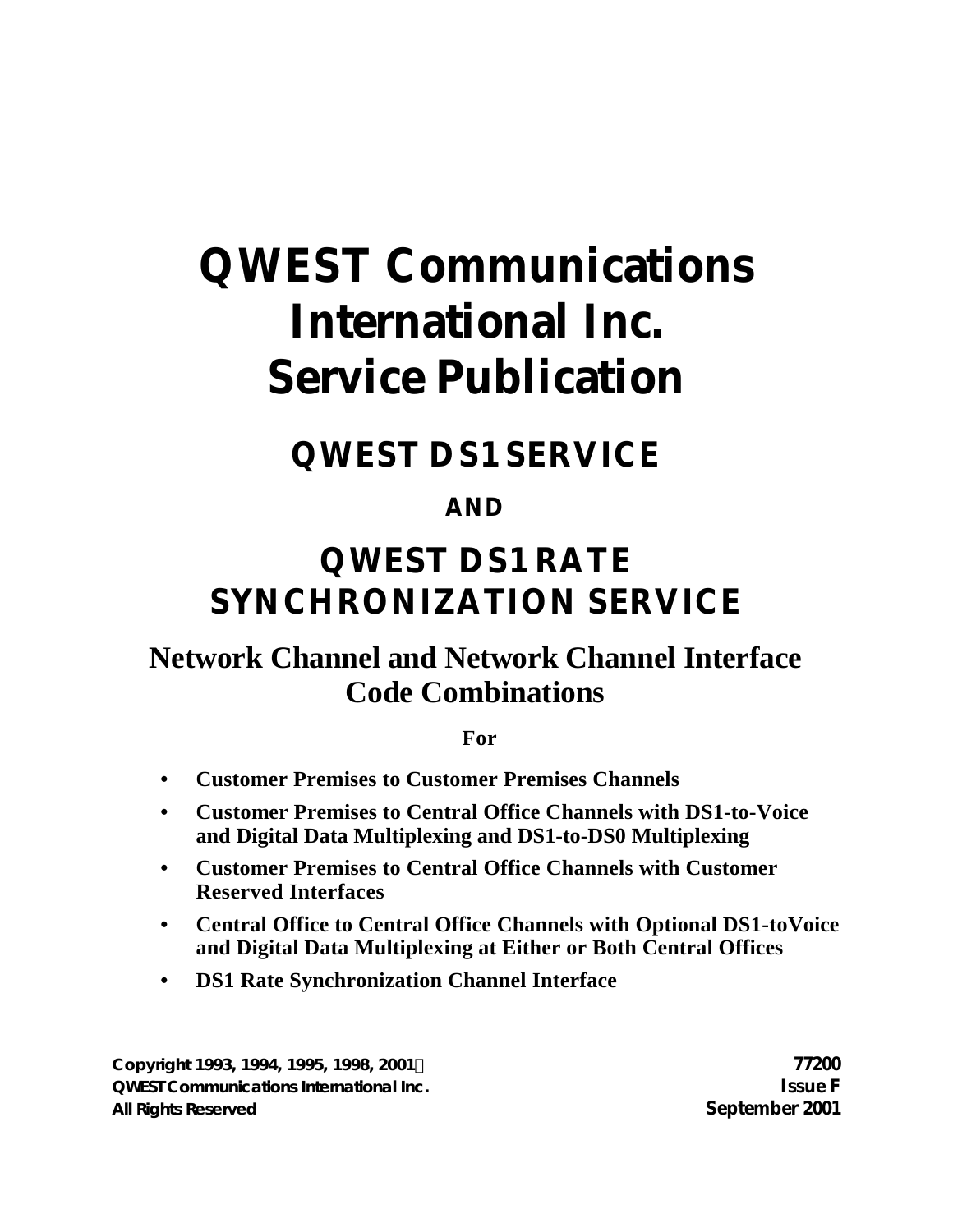#### NOTICE

This document provides information about two QWEST services:

- QWEST DS1 Service
- QWEST DS1 Rate Synchronization Service

For a QWEST DS1 Service, this document provides the Network Channel (NC) Codes and Network Channel Interface (NCI) Codes used to order 1.544 Mbit/s channels and selected Central Office (CO) options. For the QWEST DS1 Rate Synchronization Service, this document provides the NC and NCI Codes used to order the service.

*Service Publication* 77200 is to be used with QWEST *Technical Publication* 77375, which is a reference document providing technical interface specifications for all the DS1 NCI codes supported by QWEST. Refer to Chapter 6 of this publication for information on ordering other technical or service publications.

Service Publication 77200 provides:

#### QWEST DS1 Service

- *• Network Channel (NC)* code definitions associated with these service configurations:
	- Customer premises to customer premises channels;
	- Customer premises to QWEST CO multiplexer;
	- Customer Reserved Channel Interface;
	- CO to CO channels with optional multiplexing at one or both COs.

A channel ordered with a *Customer Reserved* Interface is a channel from a customer premises to a QWEST Central Office (CO), having an interface that is not interconnected to another channel or another CO service, but is held for future assignment by the customer. This may also be known as a *dangling channel or dangling interface*.

• NC and NCI code compatibility tables for ordering the combinations of 1.544 Mbit/s line codes, frame formats, and service options that are the subject of this Service Publication.

Other combinations of NC and NCI codes are possible, and they are described in the QWEST Publication for each particular service.

#### QWEST DS1 Rate Synchronization Service

- End User premises NCI and NC Code Combinations to be used when ordering the service.
- Carrier premises NCI and NC Code Combinations to be used when ordering the service.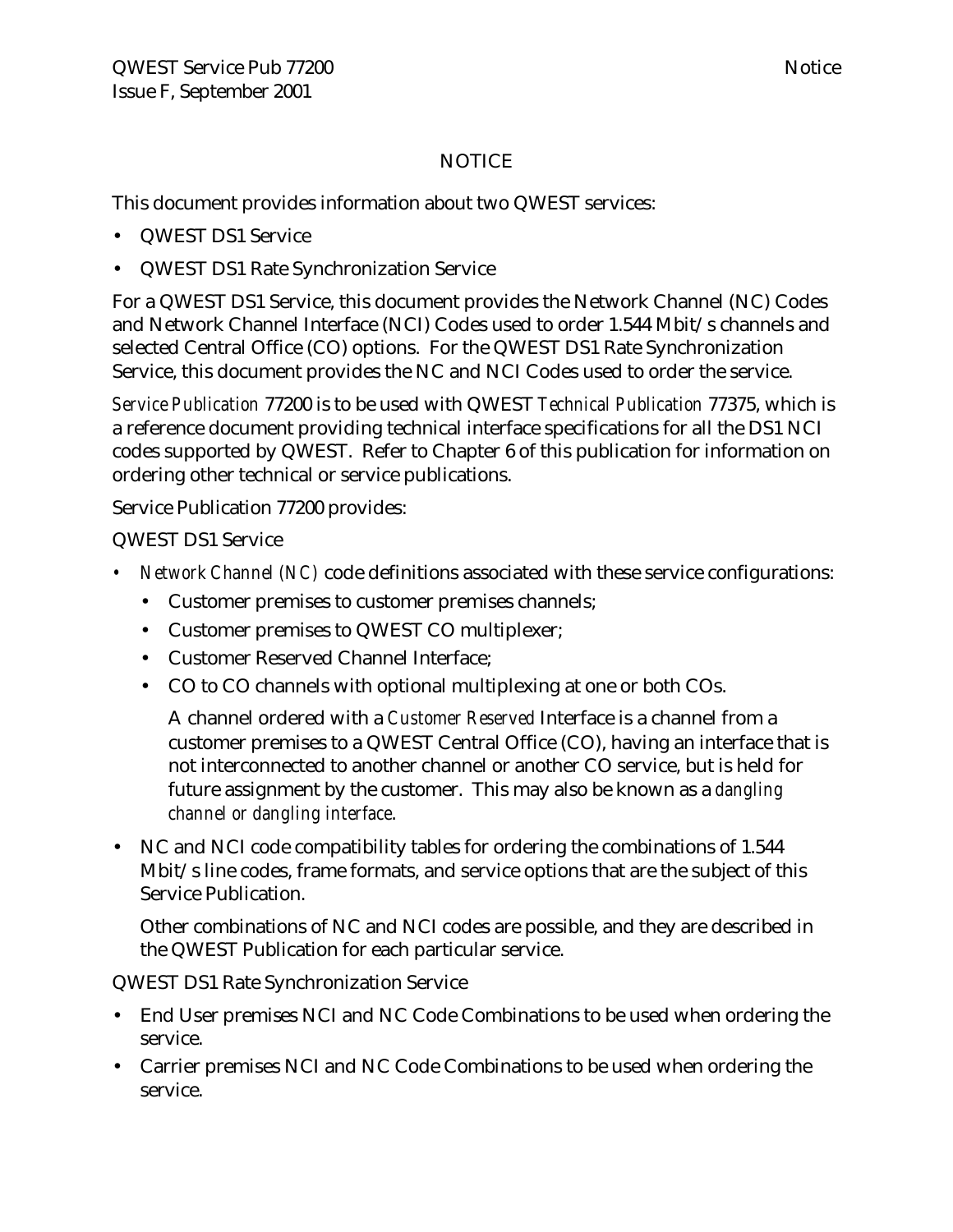QWEST Communications International Inc. reserves the right to revise this document for any reason including, but not limited to, conformity with standards promulgated by various governmental or regulatory agencies; utilization of advances in the state of the technical arts; or to reflect changes in the design of equipment, techniques, or procedures described or referred to herein.

Liability to anyone arising out of use or reliance upon any information set forth herein is expressly disclaimed, and no representation or warranties, expressed or implied, are made with respect to the accuracy or utility of any information set forth herein.

This document is not to be construed as a suggestion to any manufacturer to modify or change any of its products, nor does this publication represent any commitment by QWEST Communications International Inc. to purchase any specific products. Further, conformance to this publication does not constitute a guarantee of a given supplier's equipment and/or its associated documentation.

Future issues of Service Publication 77200 will be announced to the industry at least 45 days prior to the issuance date. This notice, which will come through our standard customer notification channels, will allow the customer time to comment on the proposed revisions.

Ordering information for QWEST Publications can be obtained from the Reference Section of this document.

If further information is required, please contact:

QWEST Communications International Inc. Manager – New Services Planning 700 W. Mineral Ave. MN-F15.15 Littleton, CO 80120 (303) 707-7107 (303) 707-9497 Fax # E-mail: jhsmit2@qwest.com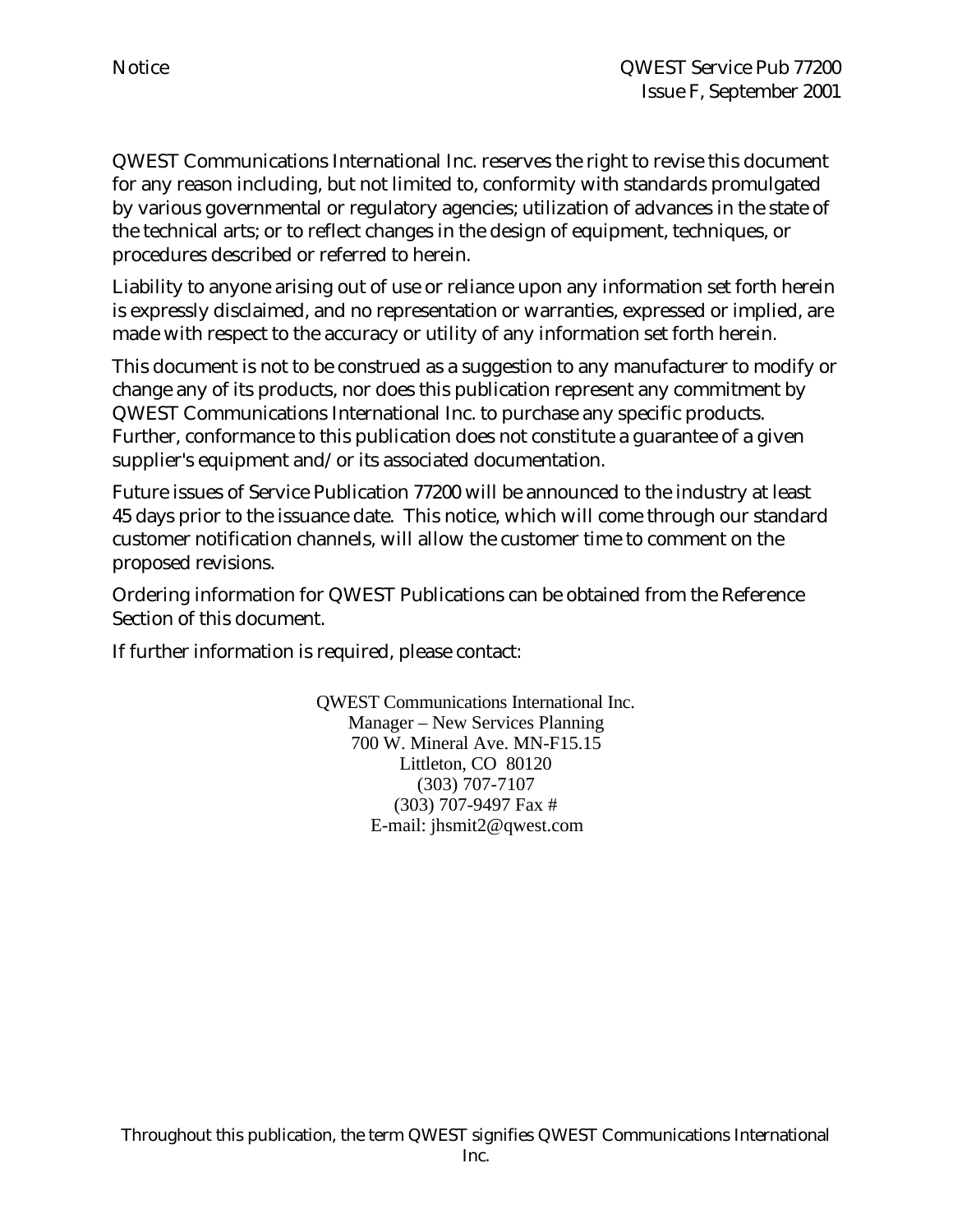#### COMMENTS on PUB 77200

#### PLEASE TEAR OUT AND SEND YOUR COMMENTS/SUGGESTIONS TO:

QWEST Corporation Manager – New Services Planning 700 W. Mineral Ave. MN-F15.15 Littleton, CO 80120 (303) 707-7107 (303) 707-9497 Fax # E-mail: jhsmit2@qwest.com

Information from you helps us to improve our Publications. Please take a few moments to answer the following questions and return to the above address.

| Was this Publication valuable to you in understanding  |            |      |
|--------------------------------------------------------|------------|------|
| The technical parameters of our service?               | <b>YES</b> | NO.  |
| Was the information accurate and up-to-date?           | YES        | NO.  |
| Was the information easily understood?                 | <b>YES</b> | NO.  |
| Were the contents logically sequenced?                 | YES        | NO . |
| Were the tables and figures understandable and helpful | YES NO     |      |
| Were the pages legible?                                | YES.       | N()  |

If you answered NO to any of the questions and/or if you have any other comments or suggestions, please explain:

\_\_\_\_\_\_\_\_\_\_\_\_\_\_\_\_\_\_\_\_\_\_\_\_\_\_\_\_\_\_\_\_\_\_\_\_\_\_\_\_\_\_\_\_\_\_\_\_\_\_\_\_\_\_\_\_\_\_\_\_\_\_\_\_\_\_\_\_\_\_\_\_\_\_

|        | (Attach additional sheet, if necessary) |
|--------|-----------------------------------------|
|        |                                         |
|        | Name                                    |
|        |                                         |
|        |                                         |
|        |                                         |
| E-Mail | <u> 1989 - Jan Barbarat, manala</u>     |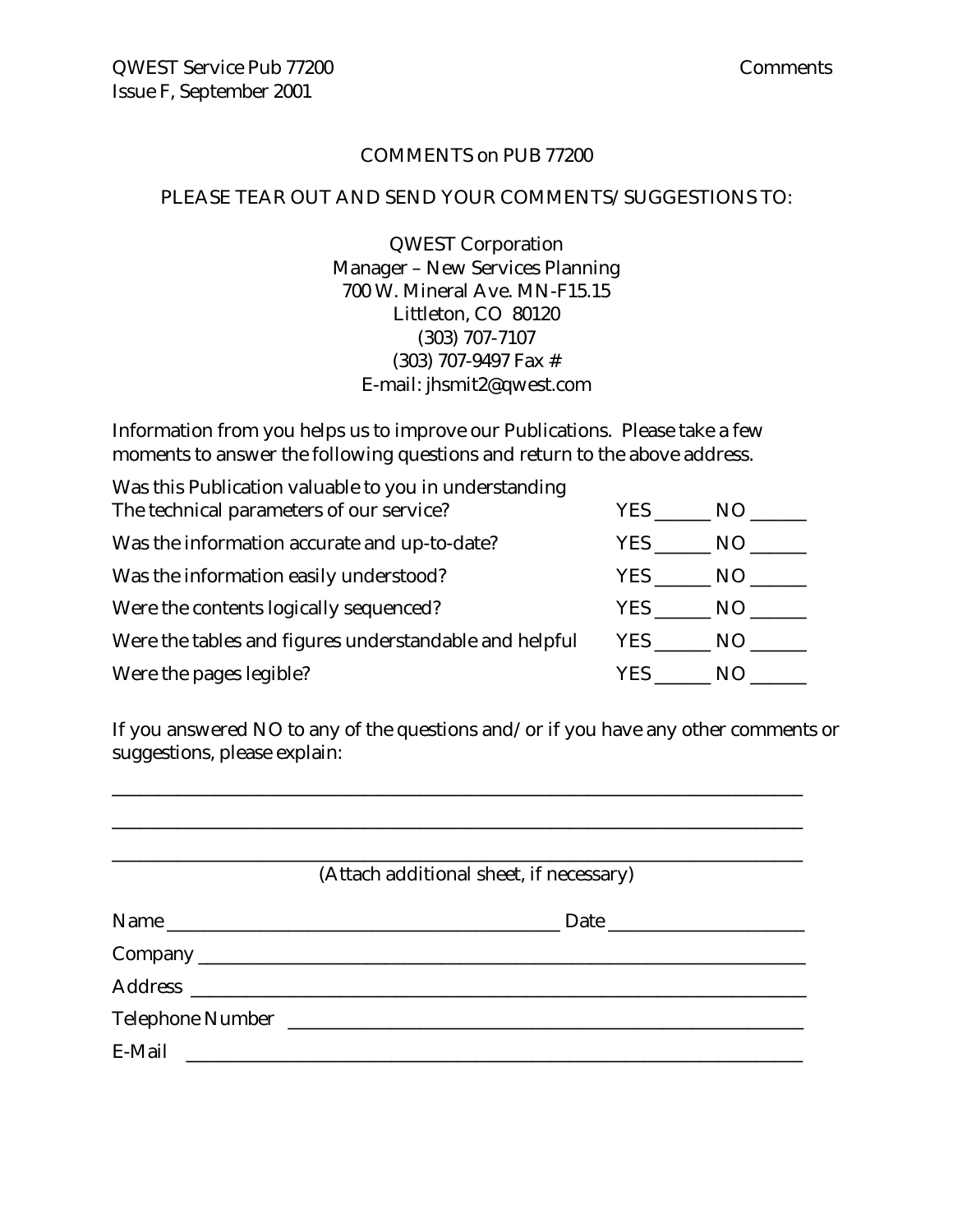### **CONTENTS**

### **Chapter and Section Page**

| 1. |     |       |                                                            |
|----|-----|-------|------------------------------------------------------------|
|    | 1.1 |       |                                                            |
|    | 1.2 |       |                                                            |
|    | 1.3 |       |                                                            |
|    | 1.4 |       |                                                            |
|    |     | 1.4.1 |                                                            |
|    |     | 1.4.2 |                                                            |
|    | 1.5 |       |                                                            |
| 2. |     |       | Network Channel (NC) and Network Channel Interface (NCI)   |
|    |     |       |                                                            |
|    | 2.1 |       |                                                            |
|    | 2.2 |       |                                                            |
|    |     | 2.2.1 |                                                            |
|    |     | 2.2.2 |                                                            |
|    | 2.3 |       |                                                            |
|    | 2.4 |       |                                                            |
|    | 2.5 |       |                                                            |
| 3. |     |       |                                                            |
|    | 3.1 |       |                                                            |
|    |     | 3.1.1 |                                                            |
|    |     | 3.1.2 |                                                            |
|    |     | 3.1.3 |                                                            |
|    |     | 3.1.4 |                                                            |
|    |     | 3.1.5 |                                                            |
|    |     | 3.1.6 | Coding Exceptions When a DS1 Channel is Transported        |
|    |     |       | within a Customer's Higher Bit-Rate Channel 3-3            |
|    | 3.2 |       | Channel Between Two Customer Premises, or Between a        |
|    |     |       | Customer Premises and a QWEST CO without Multiplexing3-4   |
|    |     | 3.2.1 |                                                            |
|    |     | 3.2.2 |                                                            |
|    |     | 3.2.3 | Channels Between an EU and a Carrier Premises3-5           |
|    |     | 3.2.4 | Channels Between any Customer Premises and a QWEST         |
|    |     |       |                                                            |
|    |     | 3.2.5 | Interconnecting the Reserved Interfaces of Two Channels3-6 |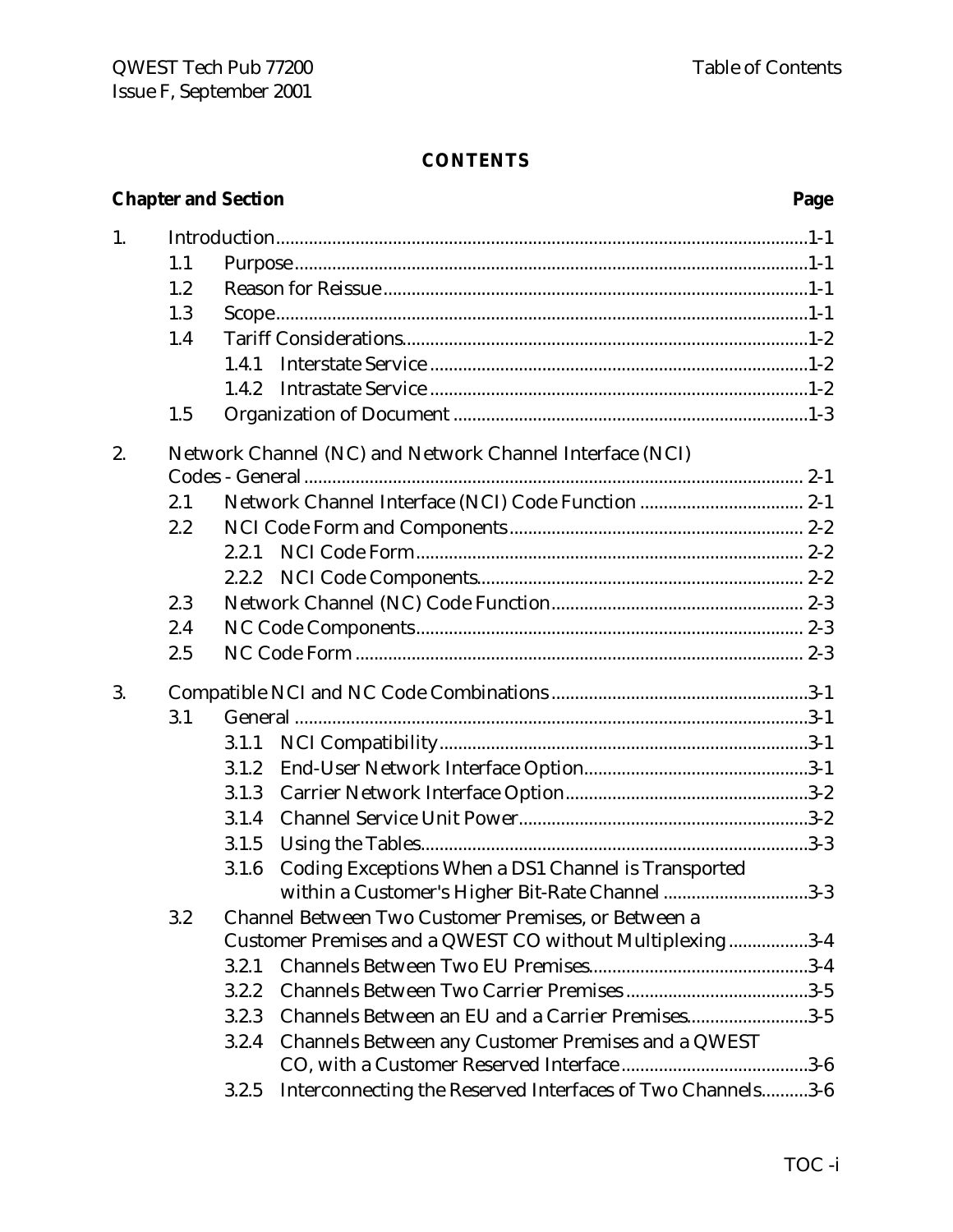### **CONTENTS (Continued)**

|    |     | <b>Chapter and Section</b>                                    | Page |
|----|-----|---------------------------------------------------------------|------|
|    | 3.3 | Carrier or End-User Premises to CO Channel, with CO           |      |
|    |     |                                                               |      |
|    | 3.4 | Inter-CO DS1 Channel and Optional CO Multiplexing at One      |      |
|    |     |                                                               |      |
|    |     | 3.4.1 Interoffice DS1 Channel without Multiplexing            |      |
|    |     |                                                               |      |
|    |     | Inter-CO DS1 Channel with Multiplexing at One End3-9<br>3.4.2 |      |
|    | 3.5 | Inter-CO DS1 Channel with Multiplexing at Both COs3-10        |      |
|    |     | Multiplexers Assigned to DS1 Channels in Customer<br>3.5.1    |      |
|    |     |                                                               |      |
|    |     | Multiplexers Assigned to QWEST Interoffice DS1<br>3.5.2       |      |
|    |     |                                                               |      |
|    | 3.6 | Restricted NCI Codes for CSU Power and discontinued codes     |      |
|    |     |                                                               |      |
| 4. |     |                                                               |      |
|    | 4.1 |                                                               |      |
|    | 4.2 |                                                               |      |
|    | 4.3 |                                                               |      |
|    | 4.4 |                                                               |      |
| 5. |     |                                                               |      |
|    | 5.1 |                                                               |      |
|    | 5.2 |                                                               |      |
| 6. |     |                                                               |      |
|    | 6.1 |                                                               |      |
|    | 6.2 |                                                               |      |
|    | 6.3 |                                                               |      |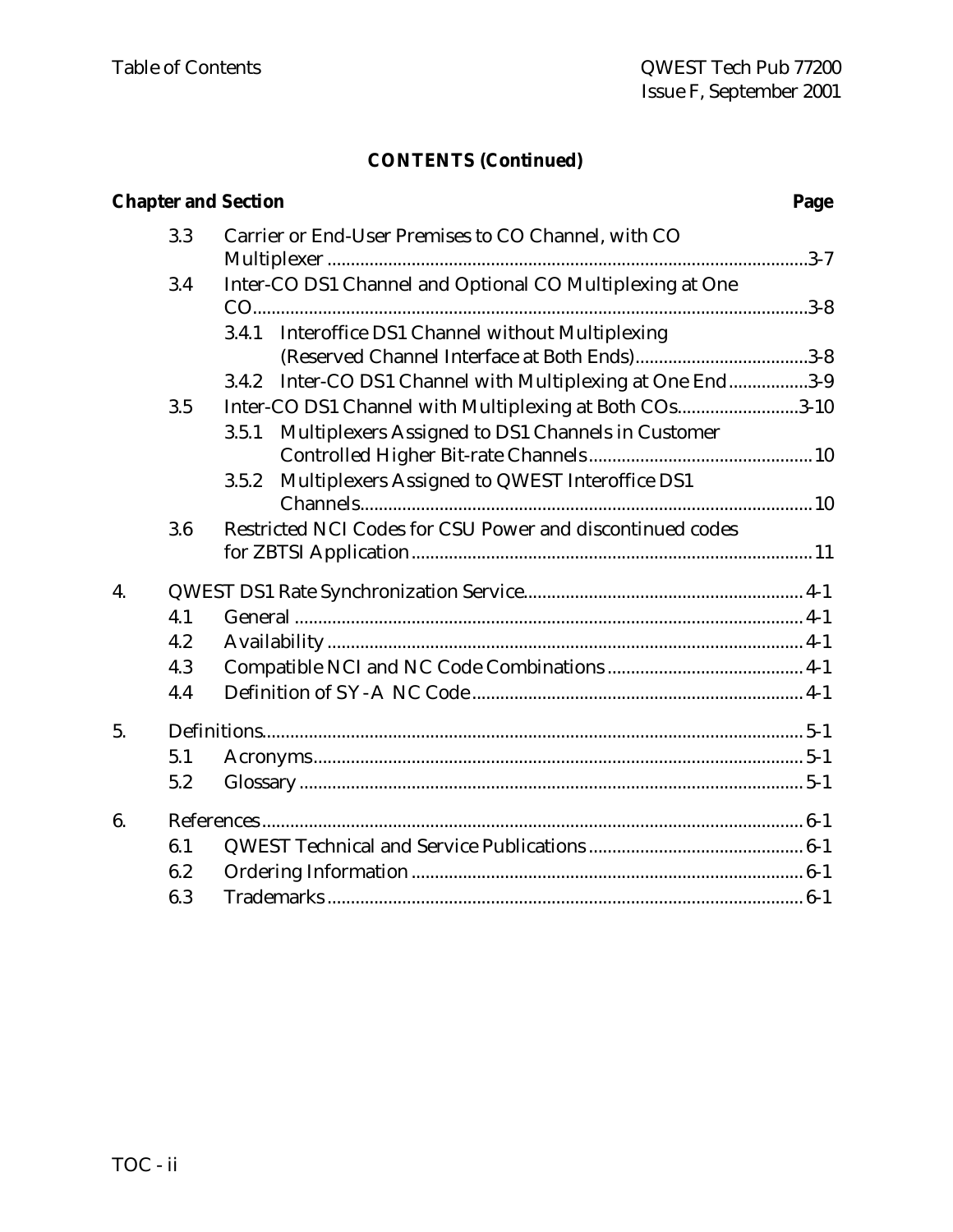## **CONTENTS (Continued)**

| <b>Tables</b> |                                                                          | Page |
|---------------|--------------------------------------------------------------------------|------|
|               |                                                                          |      |
| $3-1$         | <b>Codes for Customer Premises to Customer Premises, and Customer</b>    |      |
|               |                                                                          |      |
| $3 - 2$       |                                                                          |      |
| $3-3$         | Codes for Customer Premises to CO Channel, with a CO Multiplexer 3-7     |      |
| $3-4$         | Codes For Inter-CO Facility with a Reserved Channel Interface at         |      |
|               |                                                                          |      |
| $3-5$         | Codes For Inter-CO Facility with a Multiplexer at One End 3-8            |      |
| $3-6$         | Codes for CO Multiplexer at Two COs, with an Interconnecting Facility3-9 |      |
| $3 - 7$       |                                                                          |      |
| $4-1$         | Compatible Code Combinations for Synchronization Service  4-1            |      |

### **Figure**

|--|--|--|--|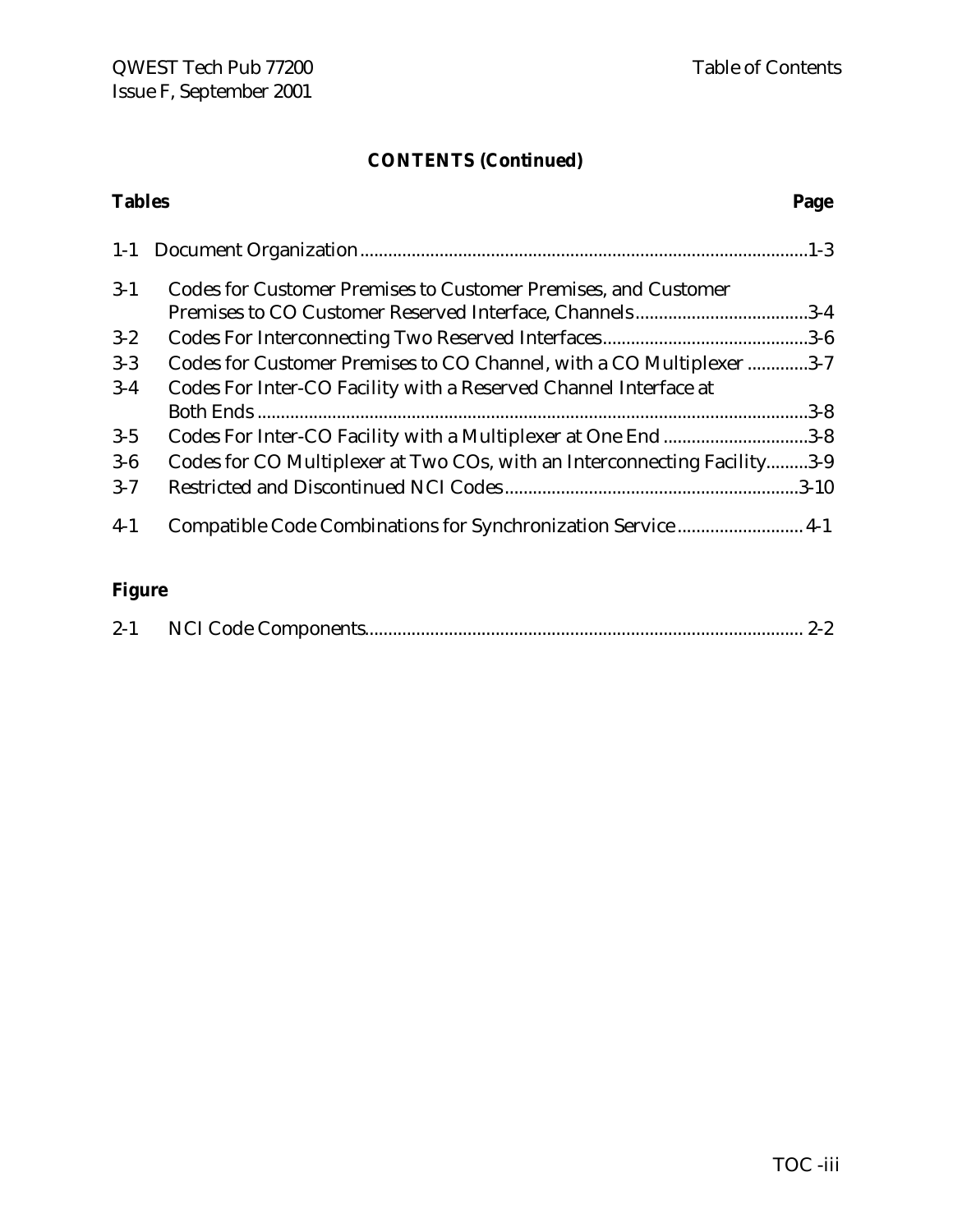### **CONTENTS**

### **Chapter and Section**

### Page

|              | 1.1 |  |
|--------------|-----|--|
|              | 12  |  |
|              | 1.3 |  |
|              | 1.4 |  |
|              |     |  |
|              |     |  |
|              | 1.5 |  |
| <b>Table</b> |     |  |

|--|--|--|--|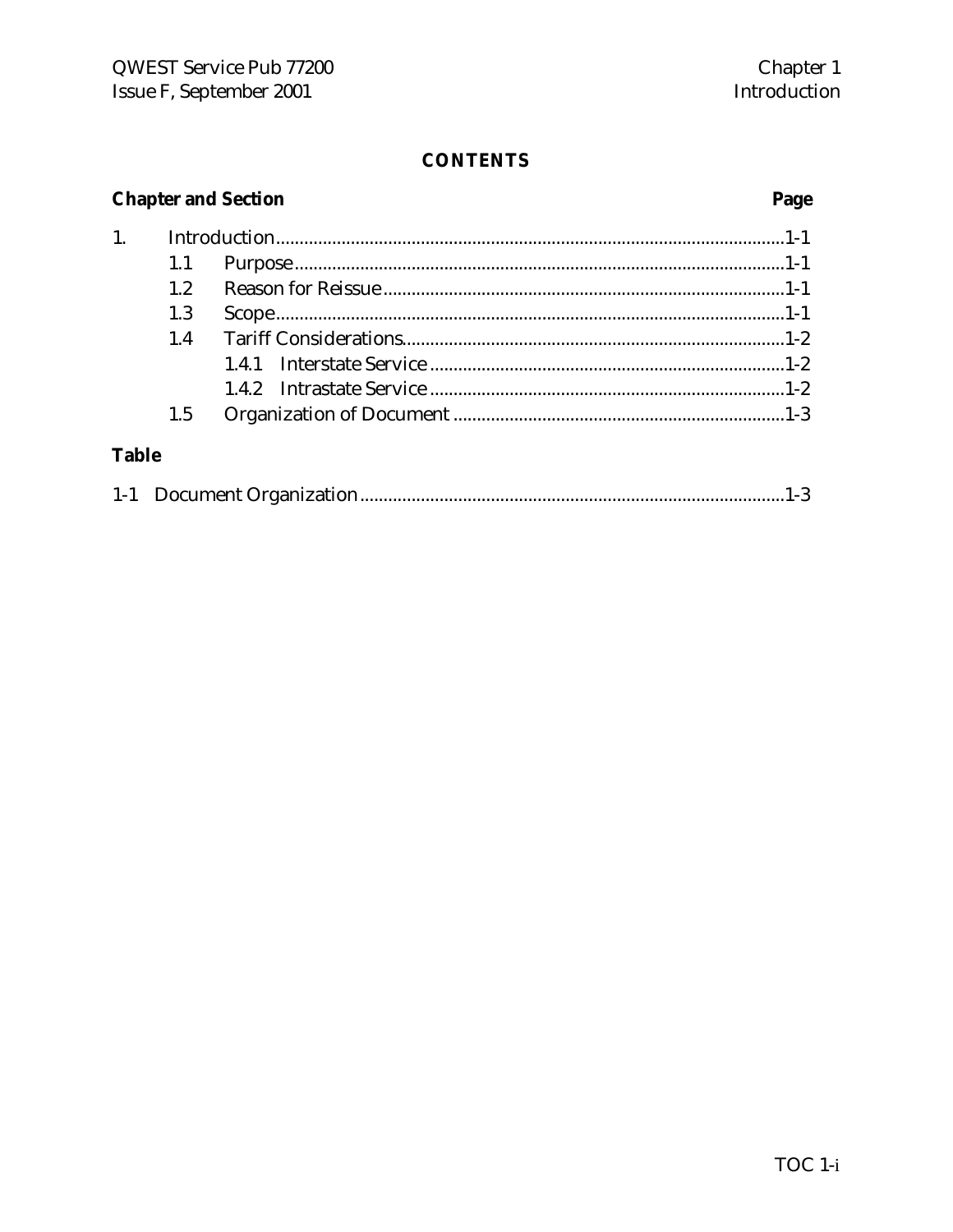#### **1. Introduction**

#### **1.1 Purpose**

This document provides information about two QWEST services:

- QWEST DS1 Service.
- QWEST DS1 Rate Synchronization Service.

For a QWEST DS1 Service, this document provides the Network Channel (NC) Codes and Network Channel Interface (NCI) Codes used to order 1.544 Mbit/s channels and selected Central Office (CO) Options. For the QWEST DS1 Rate Synchronization Service, this document provides the NC and NCI Codes used to order the service.

*Service Publication* 77200 is to be used with QWEST *Technical Publication* 77375, *1.544 Mbit/s Channel Interfaces*, which is a reference document providing technical interface specifications for all of the DS1 NCI codes supported by QWEST. Refer to Chapter 6 of this publication for information on ordering other technical or service publications.

#### **1.2 Reason for Reissue**

Service Publication 77200 incorporates the following changes in the DS1 Tariffs:

- Removal of Free Framed DS1 restrictions that formerly limited this option to customers who have a National security need to encrypt the DS1 signal.
- Permit span powering to be ordered in conjunction with customer owned fiber optic equipment at high voltage sites.

#### **1.3 Scope**

Service Publication 77200 provides:

#### QWEST DS1 Service

- *NC* code definitions associated with these service configurations:
	- Customer premises to customer premises channels;
	- Customer premises to QWEST CO multiplexer;
	- Customer Reserved Channel Interface;
	- CO to CO channels with optional multiplexing at one or both COs.

A channel ordered with a *Customer Reserved* Interface is a channel from a customer premises to a QWEST CO, having an interface that is not interconnected to another channel or another CO service, but is held for future assignment by the customer. This may also be known as a *dangling channel or dangling interface*.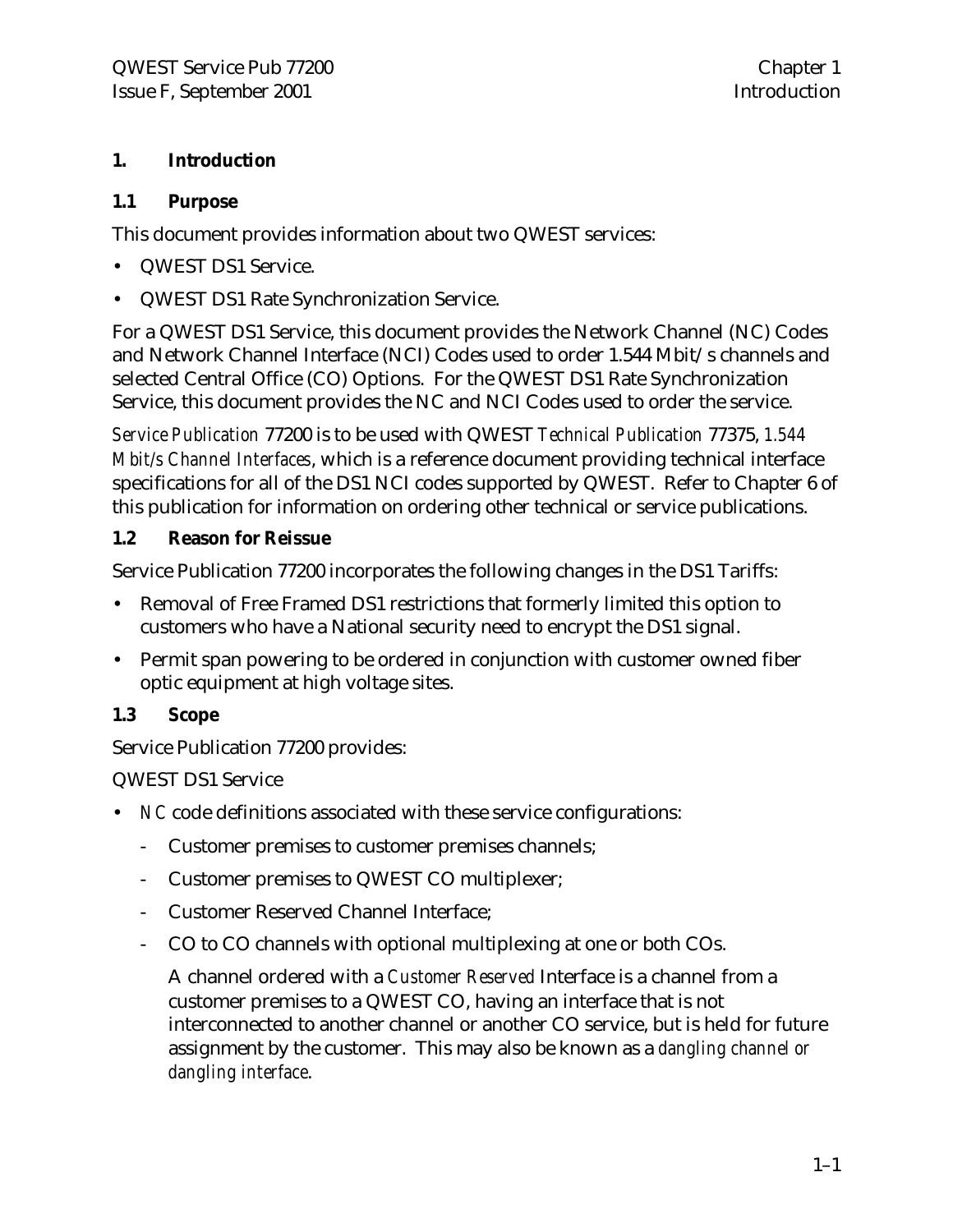• NC and NCI code compatibility tables for ordering the combinations of 1.544 Mbit/s line codes, frame formats, and service options that are the subject of this Service Publication.

Other combinations of NC and NCI codes are possible and they are described in the QWEST Publication for each particular service.

QWEST has developed a new interface to meet customer needs at End-User customer premises where the customer location is served by fiber facilities with associated multiplexer. This new interface eliminates the requirement for a customer provided Channel Service Unit. If copper facilities are the only access into your building, fiber facilities must be requested; however, Special Construction Charges will be assessed before the fiber construction can begin.

In order to determine whether this interface is an alternative for your location, please contact your QWEST Marketing Representative or call the QWEST Business Office. For further technical description please refer to QWEST Technical Publication 77375.

QWEST DS1 Rate Synchronization Service

- End User premises NCI and NC code Combinations to be used when ordering the service.
- Carrier premises NCI and NC Code Combinations to be used when ordering the service.

#### **1.4 Tariff Considerations**

#### **1.4.1 Interstate Service**

Interstate service is purchased out of the FCC 5 Tariff, Section 7. Allowable configurations are as follows:

- Physically IntraLATA and Intrastate, but carrying more than 10% Interstate traffic.
- Physically IntraLATA and Interstate (LATA boundary crosses state boundary).
- Circuit connects to a Carrier for transport across state boundaries.

#### **1.4.2 Intrastate Service**

Intrastate service is purchased from state Private Line tariffs, state Access tariffs, Merged tariffs, or other state specific documents. Allowable configurations are as follows:

- Physically IntraLATA and Intrastate, and carrying less than 10% interstate traffic.
- Physically Intrastate but InterLATA; circuit connects to a Carrier for transport across a LATA boundary and the circuit carries less than 10% Interstate traffic.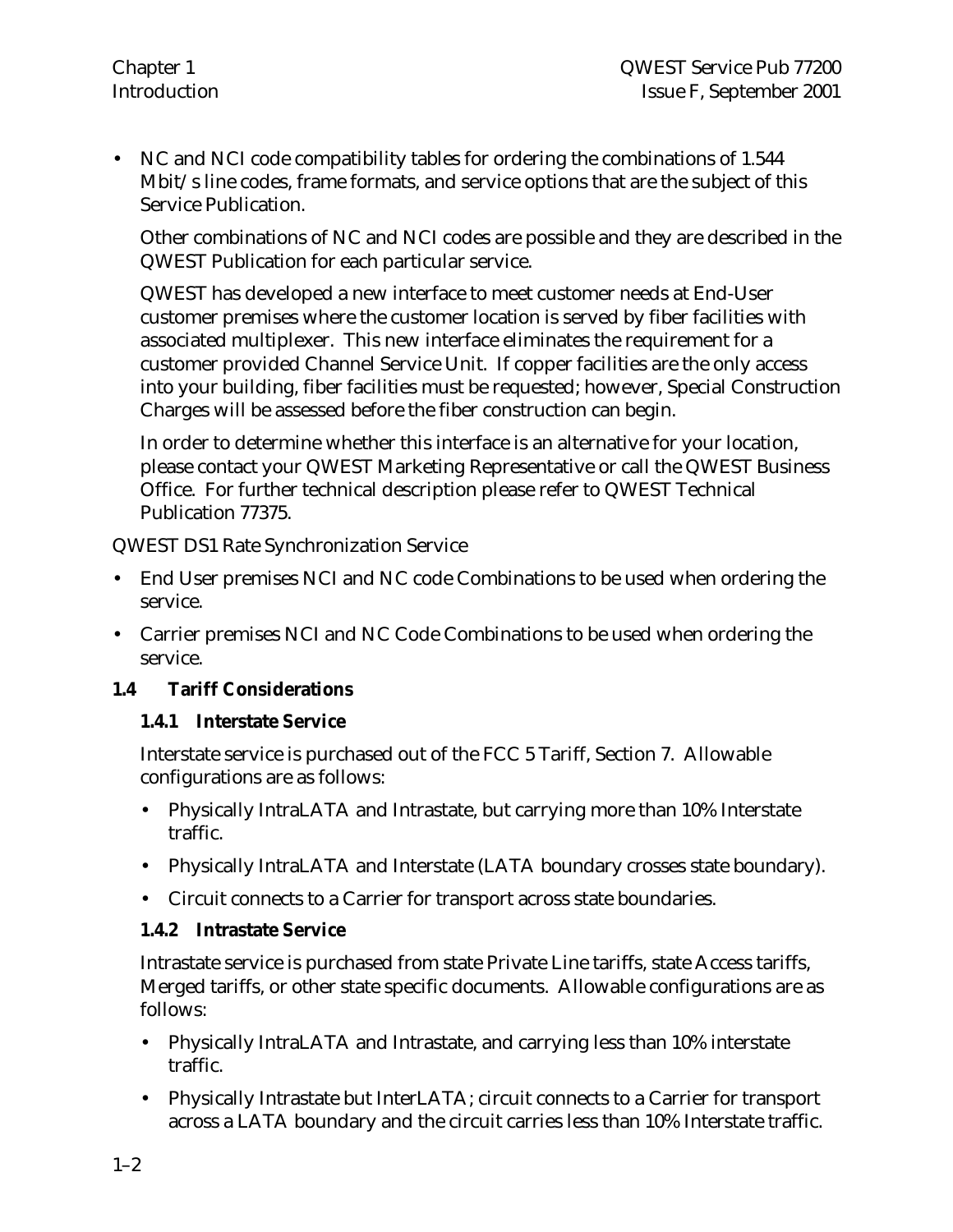#### **1.5 Organization of Document**

This document is organized as described in Table 1-1.

| Chapter 1 | Introduction                   | Provides the purpose, scope and            |
|-----------|--------------------------------|--------------------------------------------|
|           |                                |                                            |
|           |                                | organization of the publication.           |
| Chapter 2 | NC Codes and NCI Codes -       | Briefly addresses the function and form of |
|           | General                        | Network Channel codes and Network          |
|           |                                | Channel Interface codes as they pertain to |
|           |                                | this document.                             |
| Chapter 3 | QWEST DS1 Service - NC and     | Provides the compatible NC and NCI code    |
|           | <b>NCI Code Combinations</b>   | combinations for ordering the services     |
|           |                                | described in the chapter.                  |
| Chapter 4 | QWEST DS1 Rate Synchronization | Provides the compatible NC and NCI code    |
|           | Service - NC and NCI Code      | combinations for ordering the services     |
|           | Combinations                   | described in the chapter.                  |
| Chapter 5 | <b>Definitions</b>             | Acronyms and Glossary.                     |
| Chapter 6 | References                     | Documents Referenced and Ordering          |
|           |                                | Information.                               |

### **Table 1-1** Document Organization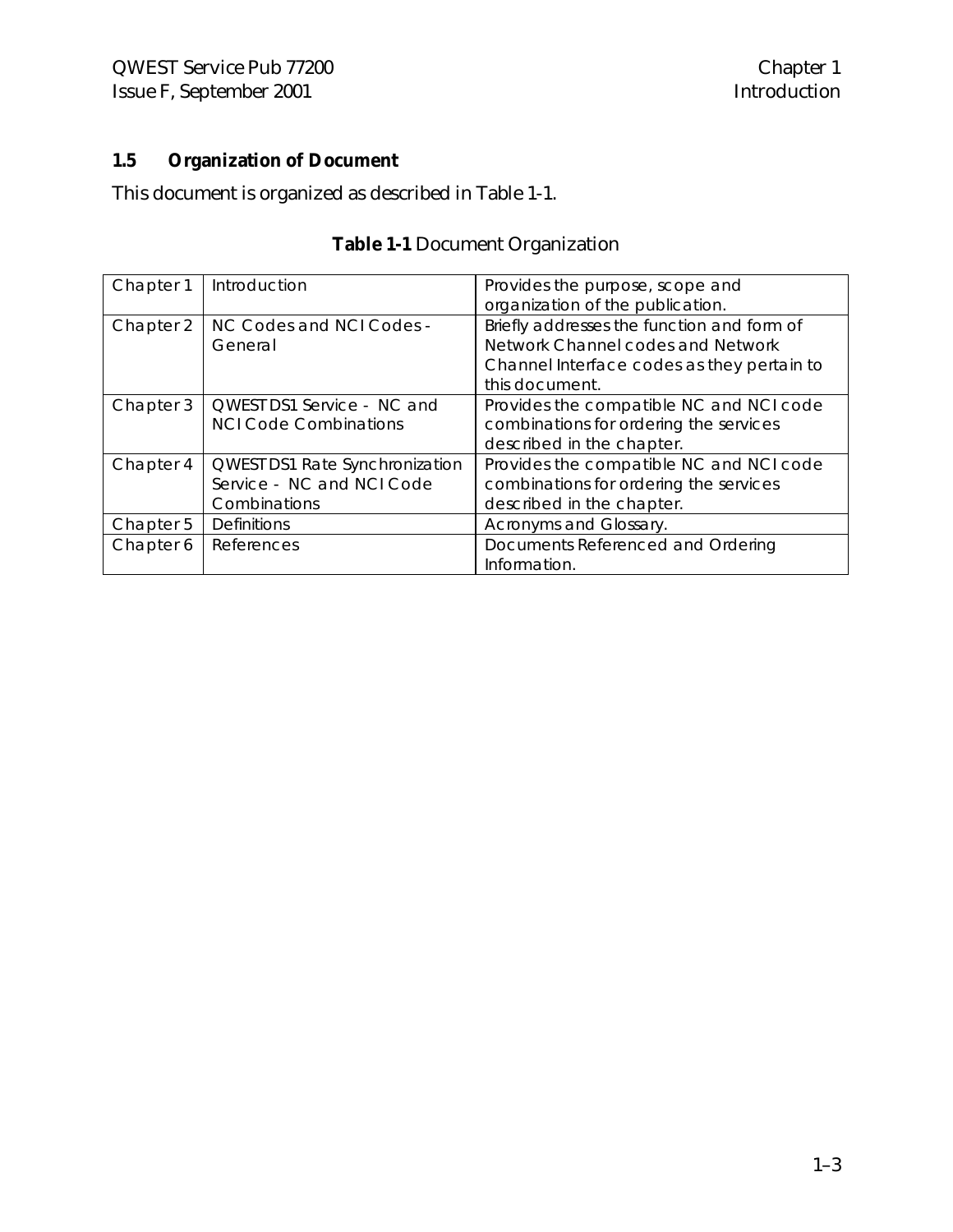### **CONTENTS**

### **Chapter and Section Page**

| 2.         |     | Network Channel (NC) and Network Channel Interface (NCI) |  |
|------------|-----|----------------------------------------------------------|--|
|            |     |                                                          |  |
|            |     |                                                          |  |
|            |     |                                                          |  |
|            |     |                                                          |  |
|            |     |                                                          |  |
|            | 2.3 |                                                          |  |
|            | 2.4 |                                                          |  |
|            |     |                                                          |  |
|            |     |                                                          |  |
| <b>TIO</b> |     |                                                          |  |

### **Figure**

| $2 - 1$ |  |  |  |
|---------|--|--|--|
|---------|--|--|--|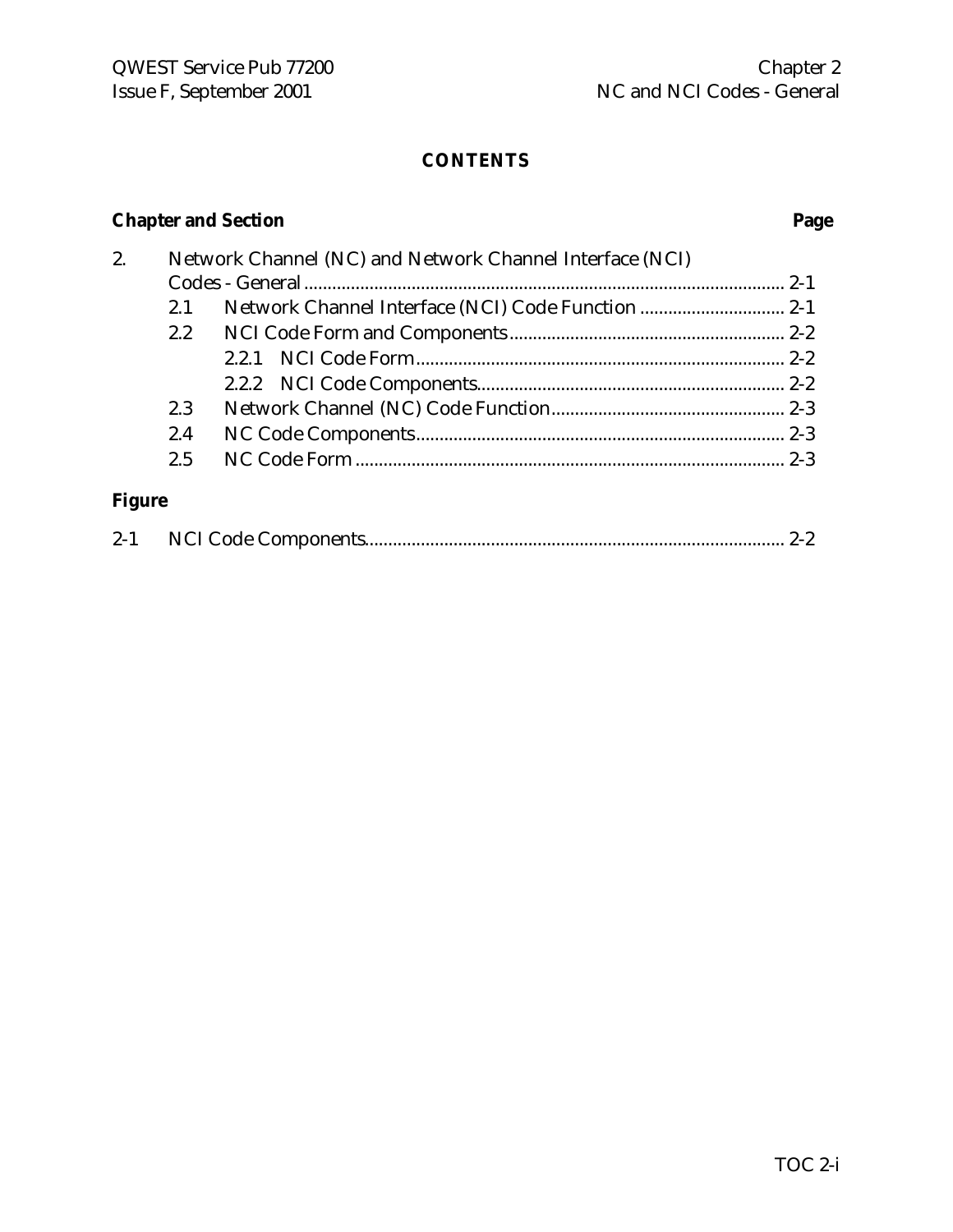#### **2. Network Channel (NC) and Network Channel Interface (NCI) Codes - General**

NC and NCI codes convey service and technical parameters. This chapter explains the codes in a general manner to aid in the selection of compatible code combinations as presented in the next chapter. NC and NCI codes are provided by the customer to the QWEST Service Representative at the time the request for 1.544 Mbit/s service is initiated.

#### **2.1 Network Channel Interface (NCI) Code Function**

DS1 electrical signal specifications at an Interface are encoded into *NCI codes*. Customers provide an NCI code to QWEST to advise the Engineer of their specific technical requirements at a Network Interface. Technical specifications for NCI codes supported by QWEST are provided in PUB 77375.

Documentation delivered to customers by their Network Channel Terminating Equipment (NCTE) vendor should include either the NCI code to give to the "Telco," or will include the technical elements that can be encoded by the customer.

Optional NCI coding for DS1 interfaces provides the following:

- Frame format four options
- Superframe (SF) (the SF code is also used, with an NC code, to obtain the T1DM format)
- ANSI Extended Superframe (ESF)
- non-ANSI ESF
- Free Framing Note 1
- Line code two options
- Alternate Mark Inversion (AMI)
- AMI with Binary 8 Zero Substitution (B8ZS) Note 2
- Whether the interface is at a Carrier or End-User premises
- If the interface is at a Carrier premises, there are two options: NCI Protocol Code DJ or DS.
- If the interface is at an End-User premises, there is one NCI Protocol Code. DU with two basic options: Conventional interface or DSX-1 interface.

- Span power may be requested by customers requiring dc line power at the network interface to power optical terminal equipment. Span power will only be provided where customer owned fiber optic equipment is required to ensure adequate ground fault protection at high voltage locations. Span power is permissible with the DU or the DJ NCI protocol code. Span power is not available for customers ordering the DS or the DU NCI protocol code with the DSX-1 interface.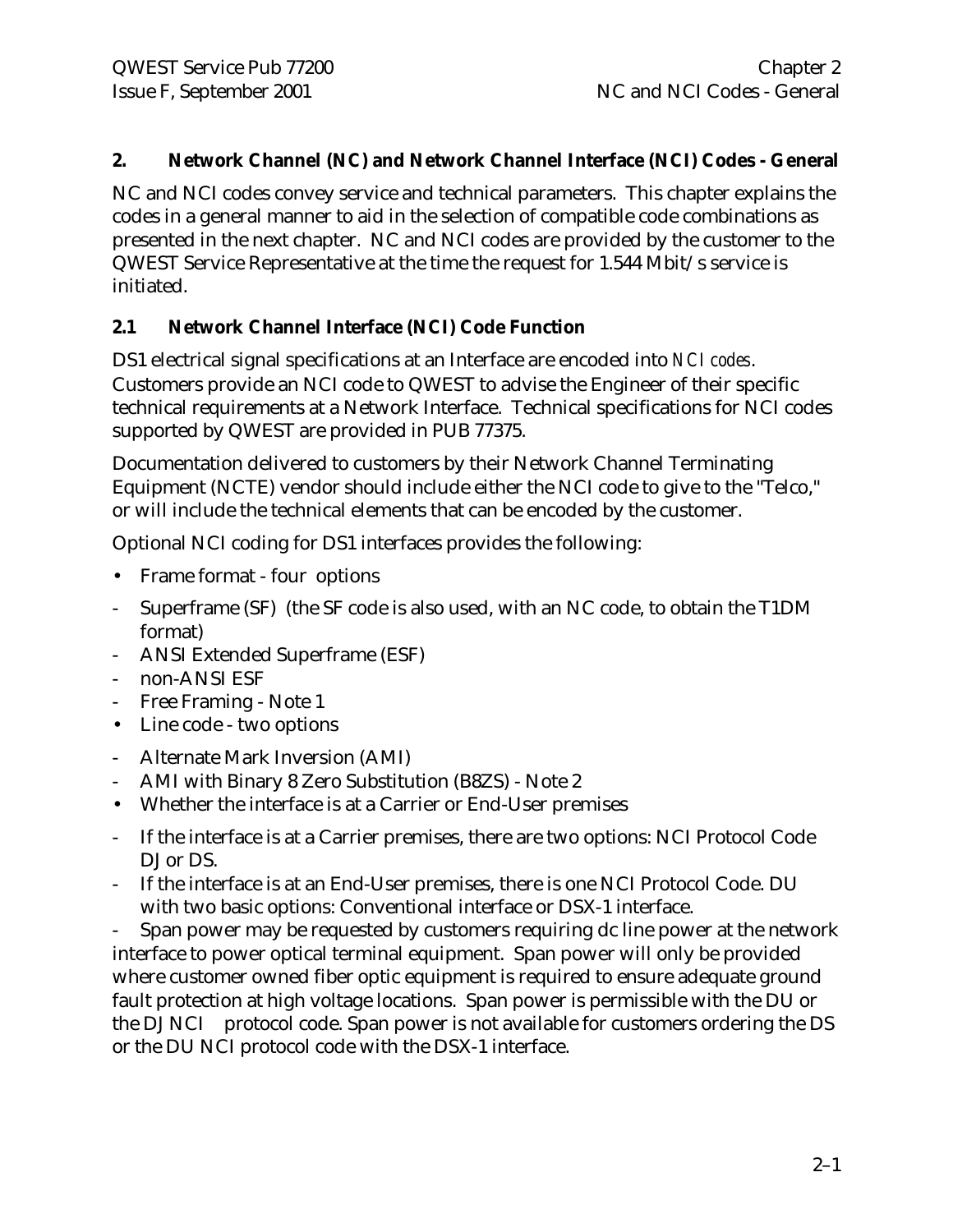Notes:

- 1. Free Framing is available to all customers with a need for proprietary DS1 framed format and signal structure.
- 2. This is usually referred to as B8ZS line code, which may be used with any frame format to achieve DS1 Clear Channel Capability.

#### **2.2 NCI Code Form and Components**

The NCI code format has fields not used for digital services. Only those fields relevant to DS1 interfaces are discussed here.

#### **2.2.1 NCI Code Form**

A DS1 NCI code has the form *04DU9.1KN*. The period between the 9 and 1 is a delimiter, which is used for improved clarity. It causes the *Protocol Option Code*, discussed later, to standout. An NCI code has no hyphens (-).

#### **2.2.2 NCI Code Components**

A DS1 NCI Code has four components as shown in Figure 2-1



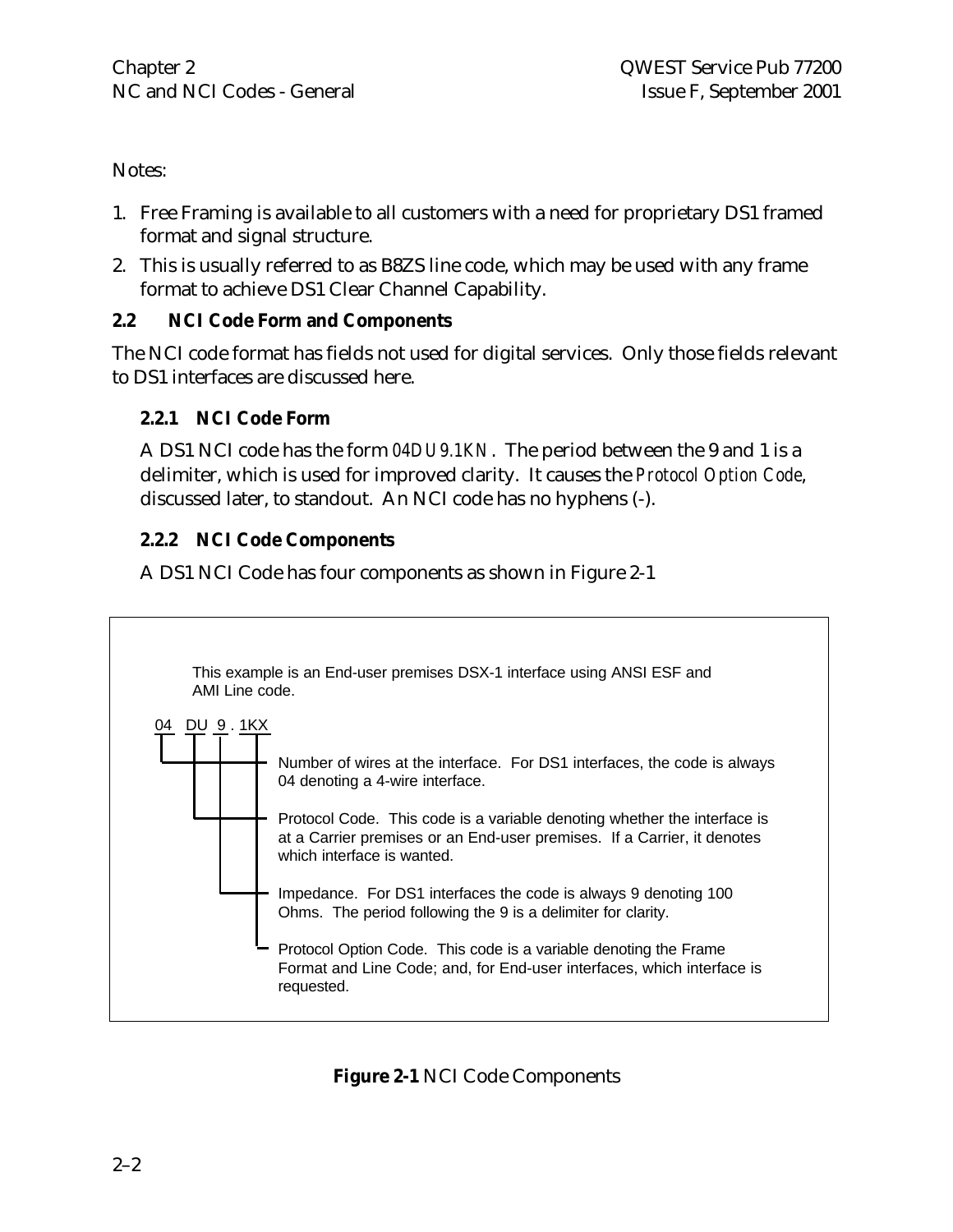#### **2.3 Network Channel (NC) Code Function**

Service considerations are encoded into *NC codes*. The NC code is specified by the Carrier or End-User to advise QWEST of the required service connection of the channel and of Central Office features.

#### **2.4 NC Code Components**

An NC code consists of four alpha/numeric characters, which may include a hyphen " - ". For DS1 channels the first two characters are HC. The third and fourth characters are variable to denote additional interface and service features as described in the following chapter.

DS1 NC codes convey information already contained in the NCI code. This is because, for some configurations, the NCI code becomes obscured or otherwise unavailable, and the NC code substitutes for it.

#### **2.5 NC Code Form**

The form of an NC code is *HCEG*. There are neither spaces nor delimiters between the characters.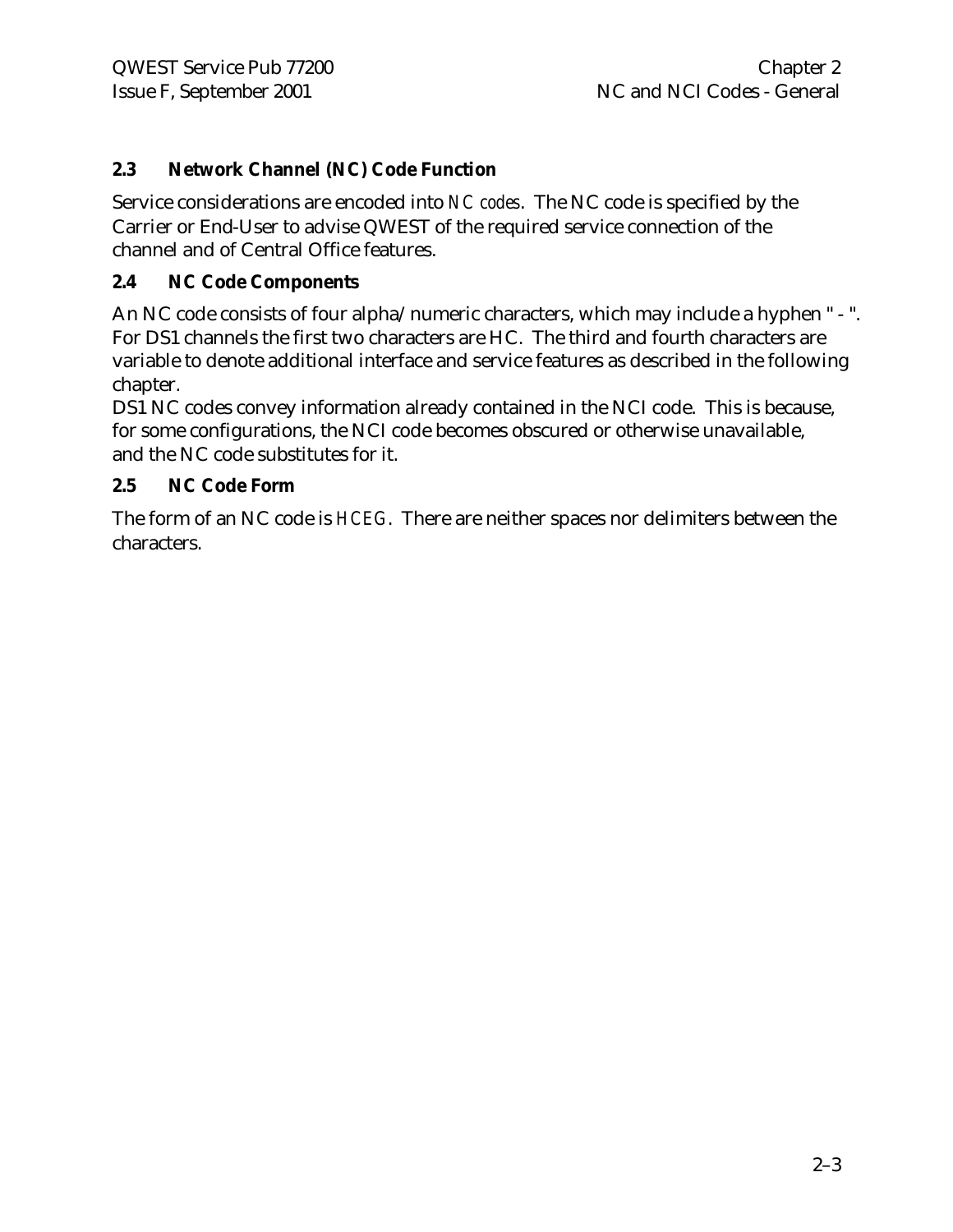### **CONTENTS**

### **Chapter and Section Page**

|     | 3.1.1                                                               |
|-----|---------------------------------------------------------------------|
|     | 3.1.2                                                               |
|     | 3.1.3                                                               |
|     | 3.1.4                                                               |
|     | 3.1.5                                                               |
|     | Coding Exceptions When a DS1 Channel is Transported<br>3.1.6        |
|     | within a Customer's Higher Bit-Rate Channel3-3                      |
| 3.2 | Channel Between Two Customer Premises, or Between a                 |
|     | Customer Premises and a QWEST CO without Multiplexing3-4            |
|     | 3.2.1                                                               |
|     | 3.2.2                                                               |
|     | Channels Between an EU and a Carrier Premises3-5<br>3.2.3           |
|     | Channels Between any Customer Premises and a QWEST<br>3.2.4         |
|     |                                                                     |
|     | Interconnecting the Reserved Interfaces of Two Channels3-6<br>3.2.5 |
| 3.3 | Carrier or End-User Premises to CO Channel, with CO                 |
|     |                                                                     |
| 3.4 | Inter-CO DS1 Channel and Optional CO Multiplexing at One            |
|     |                                                                     |
|     | Interoffice DS1 Channel without Multiplexing<br>3.4.1               |
|     | (Reserved Channel Interface at Both Ends)3-8                        |
|     | Inter-CO DS1 Channel with Multiplexing at One End3-9<br>3.4.2       |
| 3.5 | Inter-CO DS1 Channel with Multiplexing at Both COs3-10              |
|     | Multiplexers Assigned to DS1 Channels in Customer<br>3.5.1          |
|     |                                                                     |
|     | Multiplexers Assigned to QWEST Interoffice DS1<br>3.5.2             |
|     |                                                                     |
| 3.6 | Restricted NCI Codes for CSU Power and discontinued codes           |
|     |                                                                     |
|     | 3.1                                                                 |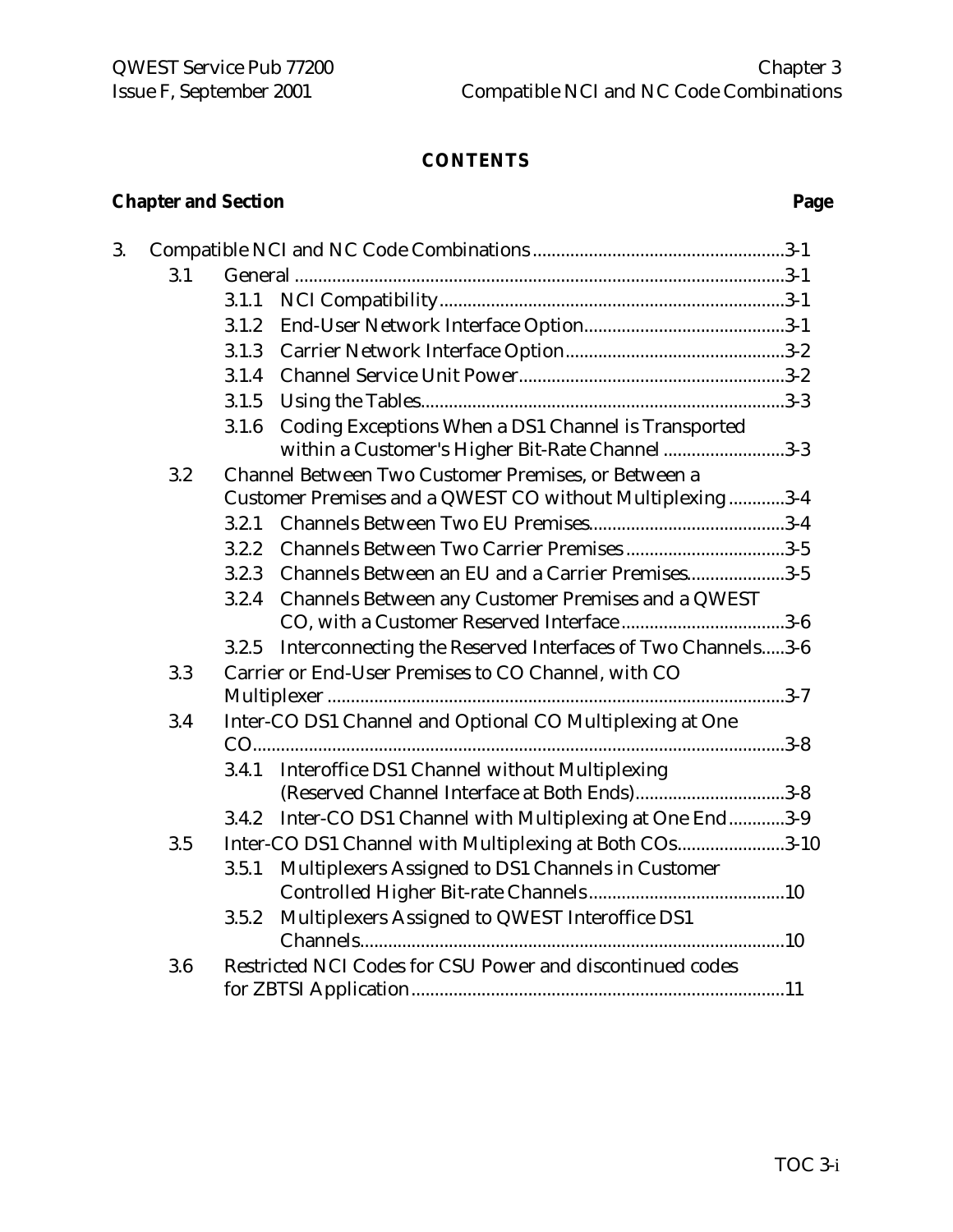## **CONTENTS (Continued)**

#### **Tables Page**

| $3-1$   | <b>Codes for Customer Premises to Customer Premises, and Customer</b>    |  |
|---------|--------------------------------------------------------------------------|--|
|         | Premises to CO Customer Reserved Interface, Channels3-4                  |  |
| $3 - 2$ |                                                                          |  |
| $3 - 3$ | Codes for Customer Premises to CO Channel, with a CO Multiplexer 3-7     |  |
| $3-4$   | Codes For Inter-CO Facility with a Reserved Channel Interface at         |  |
|         |                                                                          |  |
| $3-5$   | Codes For Inter-CO Facility with a Multiplexer at One End3-8             |  |
| $3-6$   | Codes for CO Multiplexer at Two COs, with an Interconnecting Facility3-9 |  |
| $3 - 7$ |                                                                          |  |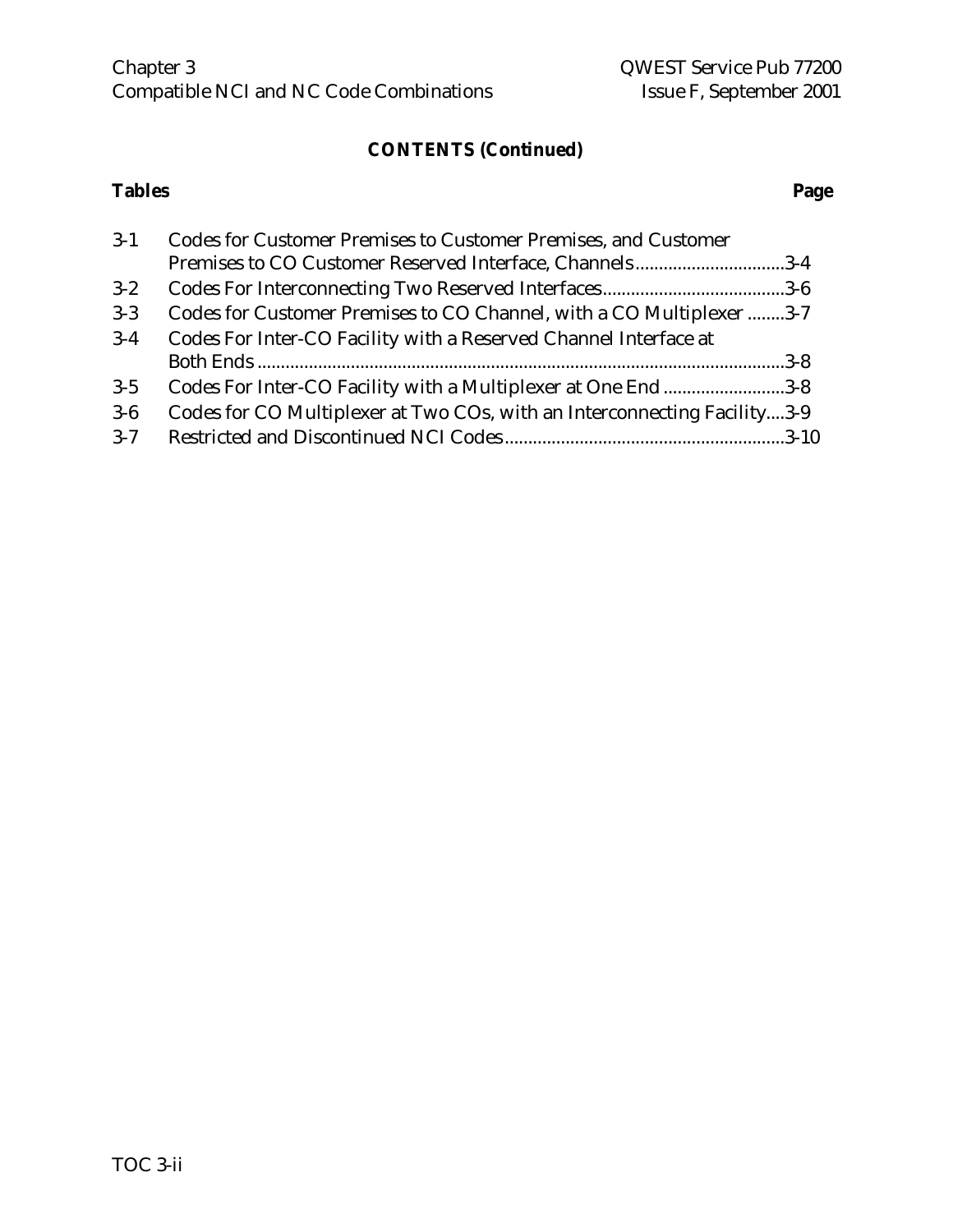#### **3. Compatible NCI and NC Code Combinations**

Tables in this chapter provide code combinations to use for ordering DS1 channels and services of the following types:

- Customer Premises to Customer Premises Channels.
- Customer Premises to Central Office (CO) Channels with Customer Reserved Interface.
- Interconnection of two channels with Customer Reserved Interfaces at a QWEST CO.
- Customer Premises to CO channels with DS1-to-Voice and Digital Data multiplexing, and DS1-to-DS0 Multiplexing.
- CO to CO Channels with optional DS1-to-Voice and Digital Data multiplexing at either or both CO's. The inter-CO channel may be within the larger bandwidth of other digital service being provided for the customer.
	- **Note:** Solely at the discretion of QWEST, when DS1-to-Voice and Digital Data or DS1-to-DS0 multiplexing is ordered, an electronic digital cross-connect system (DCS) may be interpositioned in the DS1 path. The DCS routes individual DS0 channels to their destined Wire Center where the multiplexing will be done. That is, the multiplexing function may be distributed to end-points of the derived channels. This will minimize tandem analog to digital and digital to tandem analog conversions, and equipment optioning and adjustments.

A regulatory distinction is made between interfaces at a Carrier Premises and those at an End-User premises. Also, although QWEST is a Carrier, the term Carrier, as used in this chapter, only denotes a customer of QWEST. This allows a distinction to be made between a channel termination at a QWEST CO and a termination at the premises of another Carrier, who is a customer of QWEST.

#### **3.1 General**

#### **3.1.1 NCI Compatibility**

Within the tables in this chapter, each row is a compatibility list. Every NCI code in a row is fully compatible with all other NCI codes in the same row and with the NC code in the row.

#### **3.1.2 End-User Network Interface Option**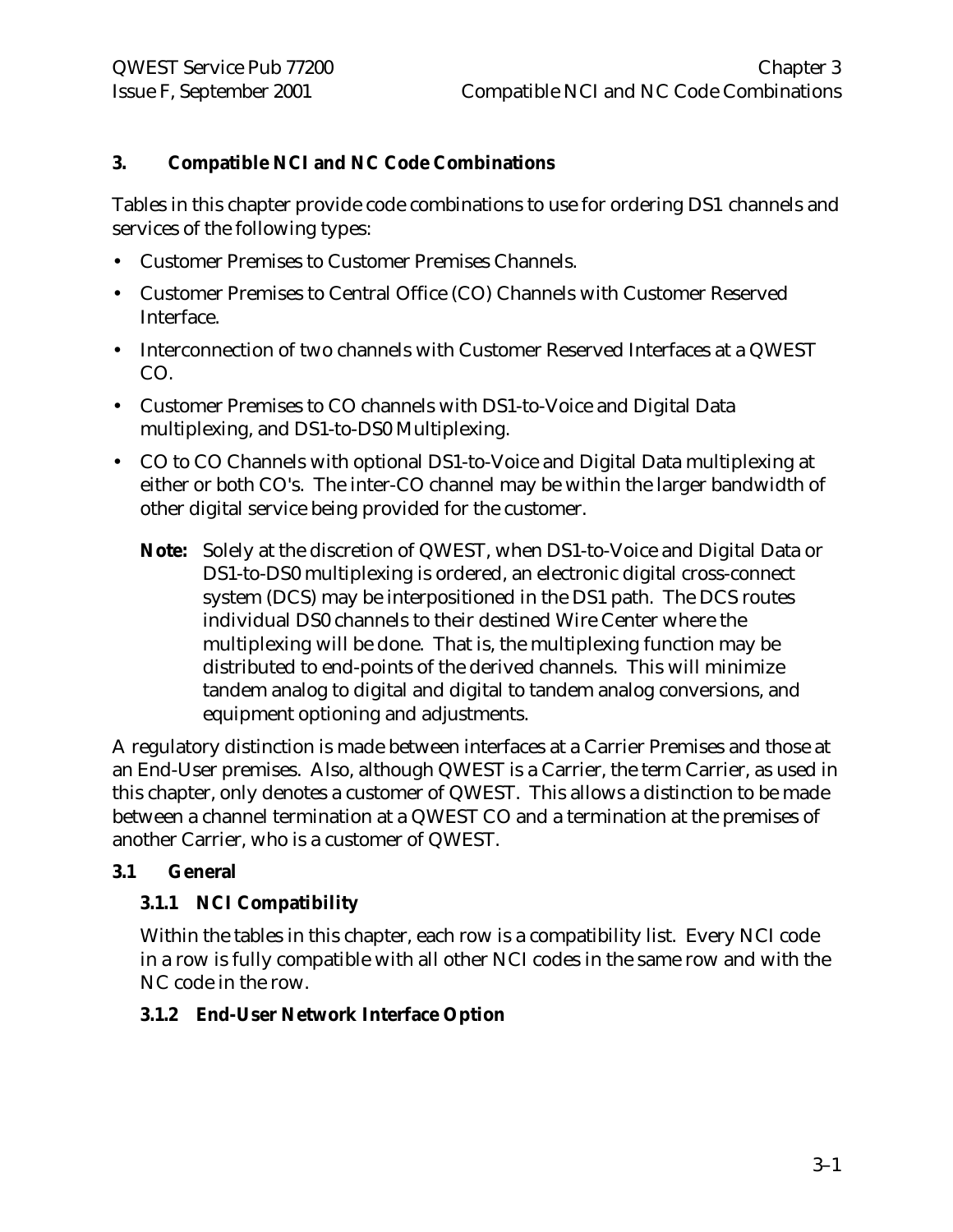Two End-User premises Network Interfaces are available for NCI Protocol Code DU, as described in Technical Publication 77375. They are the *Conventional interface* and the *DSX-1 interface*. Selection of the Conventional interface is made by using a NCI Protocol Option Code without the *X* suffix, e.g., *BN*. The DSX-1 interface is selected by appending any option code not having a suffix of *N*, with an "*X";* e.g., *BX*.

#### **3.1.3 Carrier Network Interface Option**

Carrier customers have the option of ordering either the DJ or the DS protocol code for their location. The 04DS9.++ provides the Carrier with a DS-1 signal that meets the pulse mask requirements for DSX-1. No direct current (dc) power is supplied across this network interface. Placement of a DSX-1 panel is dependent on the customer location and the type of facilities serving the Carrier customer. Generally, QWEST will supply a DSX-1 panel if the DS-1 facilities are transported via a fiber optic facility. If the transport facility is on copper T1 or HDSL loop transport, the interface to the Carrier will be at a RJ48C, RJ48H or RJ48M connector.

The 04DJ9.++ provides the Carrier with a DS-1 signal that may be attenuated up to 19dB. DC power may be supplied across the network interface to power the Carrier's terminal equipment. The Carrier will ensure that their equipment will not exceed the voltage and current requirements specified under FCC Part 68 Section 15. This section specifies that the Network Channel Terminating Equipment's (NCTE's) total power consumption shall not exceed 4 watts. Normal T1 carrier meet point arrangements don't power terminal equipment. QWEST will only span power the central office end of a fiber optic facility placed in accordance with the requirements specified in Pub *77321, Special High Voltage Protection.*

#### **3.1.4 Channel Service Unit Power**

In the NCI Protocol Option Codes for the End-User premises Conventional interface, a last character of *N* denotes that QWEST is Not requested to provide dc power for the customer's Channel Service Unit (CSU). DC power for the customer's CSU has not been available for new DS1 services since October 26, 1995.

This option will only be available at locations that involve the placing of customer owned fiber optic equipment at high voltage sites, such as electric power substations and transmission towers. The absence of the N indicates that span power is requested.

Carrier customers should request the 04DJ9.++ network channel interface if they require dc (also known as span power) at these high voltage sites. Additional information on the DJ interface can be found in QWEST Technical Publication *77375.* DC power is not available for Carrier customers ordering the 04DS9.++ network channel interface.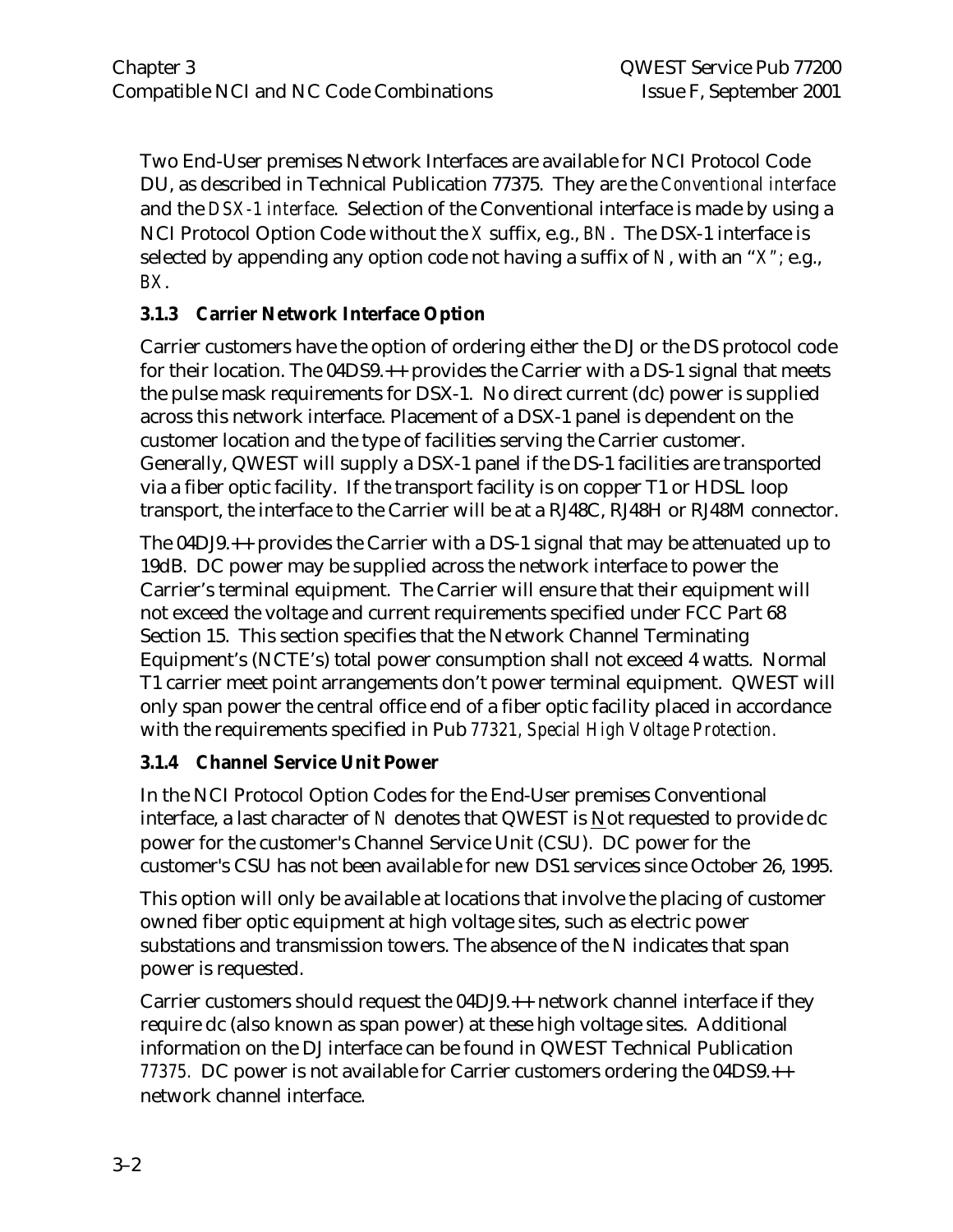#### **3.1.5 Using the Tables**

The process of selecting compatible NC and NCI codes from the following tables may usually be done in the following manner:

- 1. Locate the row containing the required equipment options (line code, frame format or free framing) then read across the row to find the NC code.
- 2. In that row, locate the column for the premises being coded; End-User, Carrier, or QWEST CO.
- 3. Read the NCI code for the interface at the juncture of the row and column.

#### **3.1.6 Coding Exceptions When a DS1 Channel is Transported within a Customer's Higher Bit-Rate Channel**

In the tables in this chapter, DS1 NCI codes are provided for various DS1 interfaces. However, when a customer has a higher bit-rate channel with QWEST CO multiplexing, that channel and multiplexer can be used to transport DS1's to the customer premises or inter-CO channel. For example, the customer has DS3 channels with CO multiplexing from DS3 to DS1; this scenario is described in Technical Publication 77324, *QWEST DS3 Service*.

When the higher bit-rate channel is transported to a customer premises, QWEST has no DS1 interface at the customer's premises and special NCI coding is required. QWEST order processes require the NCI code to represent the actual interface at the customer's premises. One such arrangement exists when the customer has a DS3 channel from their premises to a CO with DS3 QWEST CO multiplexing; this arrangement provides 28 DS1 channels assignable by the customer. Another example is where the customer has ordered a much higher bandwidth with an optical interface at their premises and QWEST CO multiplexing at that bit-rate; e.g., 560 Mbit/s.

Another example is when the customer has ordered a much higher bandwidth with an optical interface at their premises and QWEST CO multiplexing at that bit rate; 560 Mbit/s.

With these high bit-rate channel configurations, the customer will not provide QWEST a DS1 NCI code with their DS1 order. Instead, the customer will provide either 04DS6.44++ when the interface is DS3, or 02FCF.++ when the interface is asynchronous optical. The symbol "++" is replaced with the Protocol Option Code of the higher rate interface.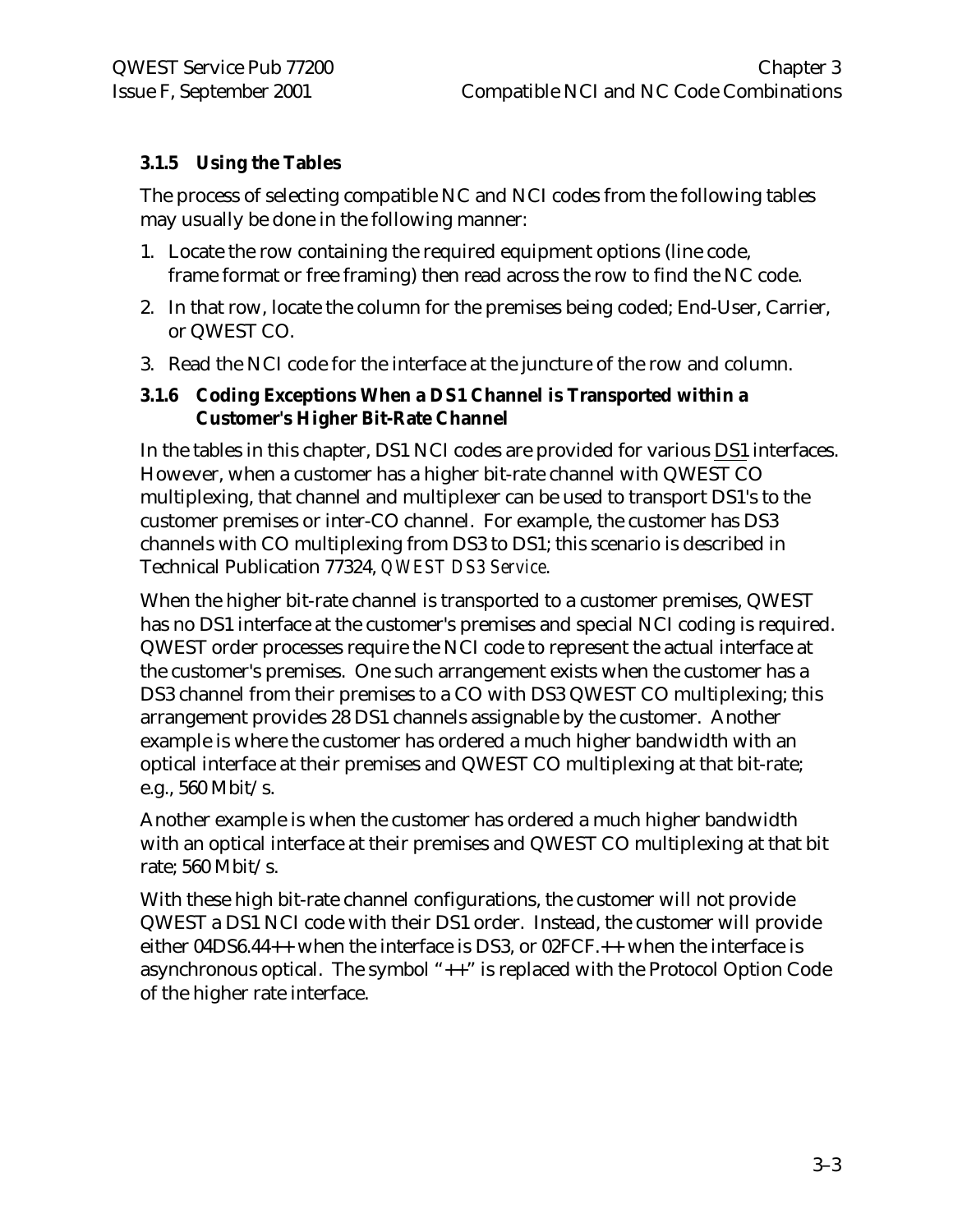The customer will also provide assignment information to advise QWEST of the channel of the higher bit-rate multiplexer to which the DS1 channel is to be connected. 04DS6.44++ and 02FCF.++ are only examples; other interfaces are possible and they are disclosed in other QWEST publications. When the customer has one of the configurations described previously, they must provide the appropriate NCI code that reflects the actual higher bit-rate interface instead of the NCI found in the tables in this publication.

If the customer wants to interconnect a channel between two higher bit-rate QWEST CO multiplexers, the NC code is vital for the customer to obtain the DS1 options such as the line code and frame format.

#### **3.2 Channel Between Two Customer Premises, or Between a Customer Premises and a QWEST CO without Multiplexing**

#### **3.2.1 Channels Between Two EU Premises**

Refer to Table 3-1. In Column A, locate the row having the required equipment options. Obtain the NC code from Column B. Obtain the NCI code for each end of the channel, from Column C. Columns D and E are not used.

Example:

• If the DS1 *frame format* is SF and the *line code* is AMI (Column A), use Row 1. The NC code is HC-- (Column B). Both NCI codes will be taken from Row 1, Column C. For the Conventional interface, the NCI code is 04DU9.BN. If the DSX-1 interface is requested, the NCI code is 04DU9.BX. The absence of the "X" suffix denotes a Conventional interface. Its presence denotes a DSX-1 interface.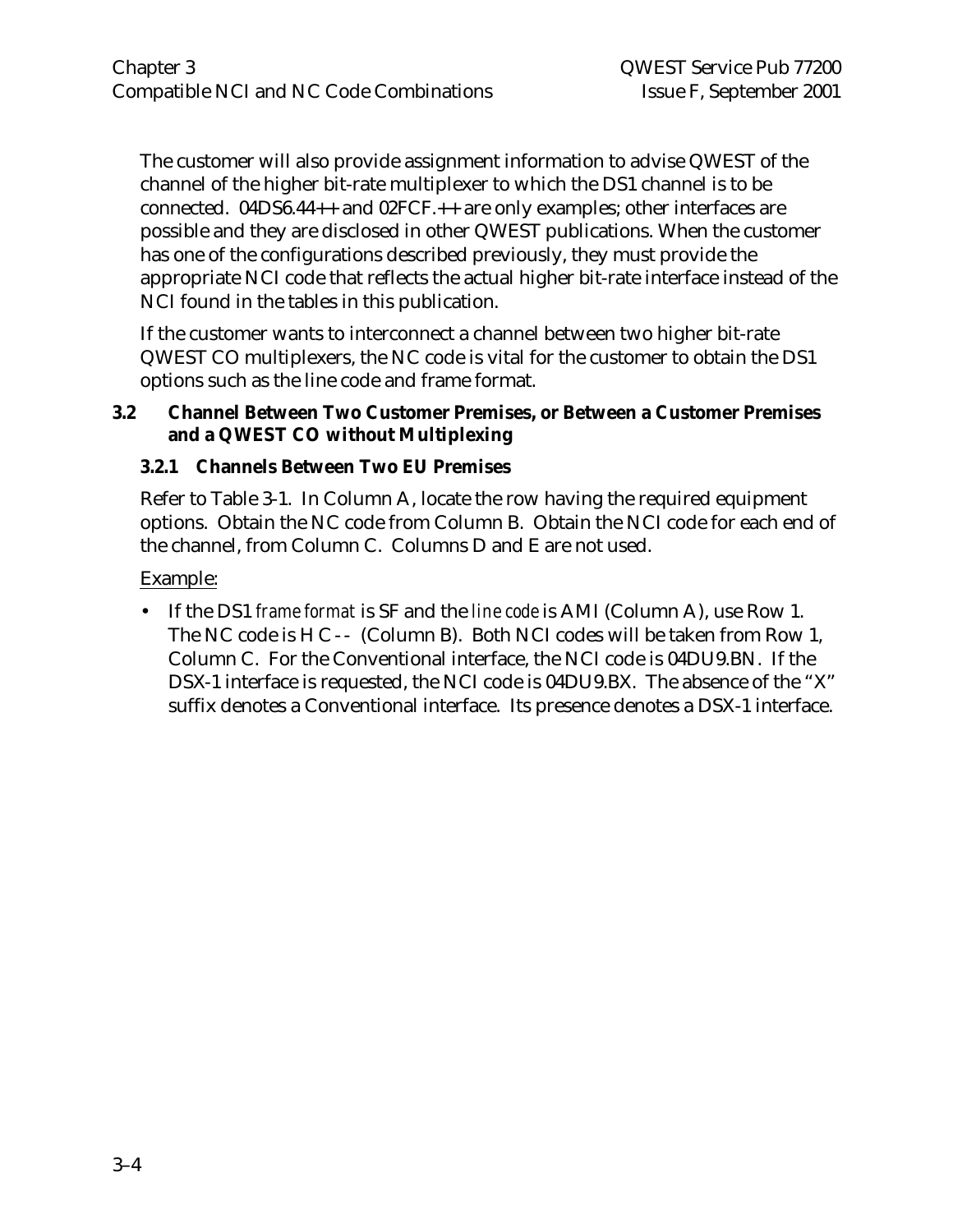|               | A                | B         |                   | D                | F                     |
|---------------|------------------|-----------|-------------------|------------------|-----------------------|
|               | Equipment        | NС        | NCI at            | NCI at           | NCI at                |
|               | Frame Format and | Code      | End-User premises | Carrier premises | <b>QWEST</b>          |
|               | Line Code        |           |                   |                  | <b>Central Office</b> |
|               | <b>SF</b>        | $HC -$    | 04DU9.BN or BX    | 04DS9.15 or      | 04DS9.15              |
|               | & AMI            |           |                   | 04DJ9.15         |                       |
| $\mathcal{P}$ | <b>SF</b>        | HCZ-      | 04DU9.DN or DX    | 04DS9.15B or     | 04DS9.15B             |
|               | & B8ZS           |           |                   | 04DJ9.15B        |                       |
| $\mathcal{S}$ | <b>ANSI ESF</b>  | $HCD-$    | 04DU9.1KN or 1KX  | 04DS9.1K or      | 04DS9.1K              |
|               | & AMI            |           |                   | 04DJ9.1K         |                       |
| 4             | <b>ANSI ESF</b>  | $HCE-$    | 04DU9.1SN or 1SX  | 04DS9.1S or      | 04DS9.1S              |
|               | & B8ZS           |           |                   | 04DJ9.1S         |                       |
| 5             | non-ANSI ESF     | $HCF-$    | 04DU9.CN or CX    | 04DS9.15K or     | 04DS9.15K             |
|               | & AMI            |           |                   | 04DJ9.15K        |                       |
| 6             | non-ANSI ESF     | $HCG-$    | 04DU9.SN or SX    | 04DS9.15S or     | 04DS9.15S             |
|               | & B8ZS           |           |                   | 04DJ9.15S        |                       |
| 7             | Free Framing     | $H C J -$ | 04DU9.AN or AX    | 04DS9.15J or     | 04DS9.15J             |
|               | & B8ZS           |           |                   | 04DJ9.15J        |                       |

#### **Table 3-1** Codes for Customer Premises to Customer Premises, and Customer Premises to CO Customer Reserved Interface, Channels

#### **3.2.2 Channels Between Two Carrier Premises**

Refer to Table 3-1. In Column A, locate the row having the required equipment options. Obtain the NC code from Column B. Obtain the NCI code for each end of the channel, from Column D. Columns C and E are not used.

Example:

• If the *frame format* is SF and the *line code* is AMI (Column A), use Row 1. The NC code is HC--(Column B). Both NCI codes are taken from Row 1, Column D. The NCI code at either or both ends may be 04DS9.15 or 04DJ9.15.

#### **3.2.3 Channels Between an EU and a Carrier Premises**

Refer to Table 3-1. In Column A, locate the row having the required equipment options. Obtain the NC code from Column B. Obtain the NCI code for the EU premises from Column C, and the NCI code for the Carrier premises from Column D. Column E is not used.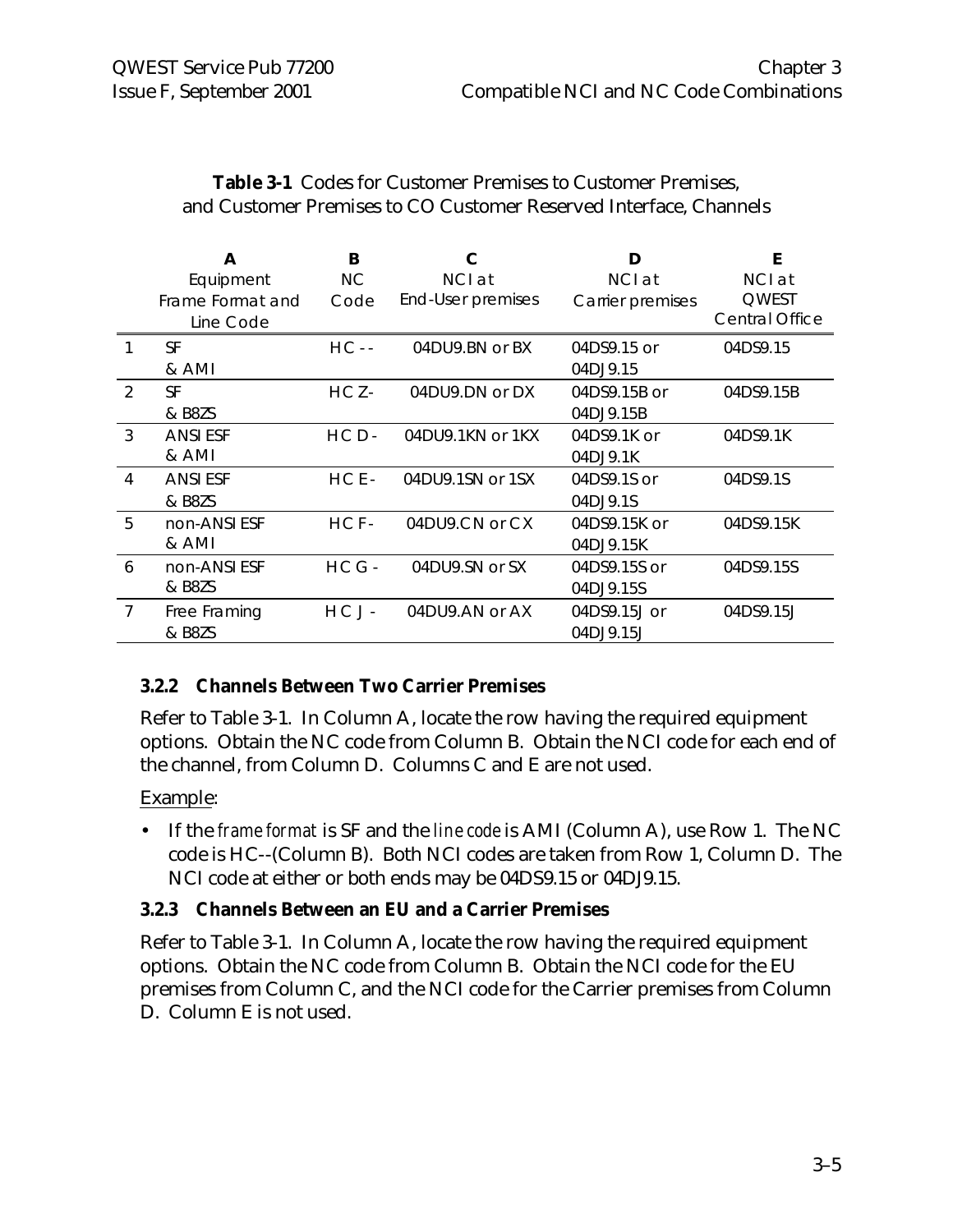#### Example:

• If the *frame format* is ANSI ESF and the *line code* is AMI (Column A), use Row 3. The NC code is HCD- (Column B). The NCI code for the EU premises is taken from Row 3, Column C, and is 04DU9.1KN or 04DU9.1KX. The NCI code for the Carrier premises is from Row 3, Column D, and may be either 04DS9.1K or 04DJ9.1K.

#### **3.2.4 Channels Between any Customer Premises and a QWEST CO, with a Customer Reserved Interface**

Refer to Table 3-1. In Column A, locate the row having the required equipment options. Obtain the NC code from Column B. Obtain the NCI code for a EU premises from Column C, or for a Carrier premises from Column D. The NCI code for the interface of the reserved channel in the QWEST CO is from Column E.

Example:

• If the *frame format* is non-ANSI ESF and the *line code* is B8ZS (Column A), use Row 6. The NC code is HCG- (Column B). The NCI code for the QWEST CO is from Row 6, Column E, and is 04DS9.15S.

If the channel is to an End-User premises, the NCI code is taken from Row 6, Column C, and is 04DU9.SN or 04DU9.1SX.

If the channel is to a Carrier premises, the NCI code is taken from Row 6, Column D and may be either 04DS9.15S or 04DJ9.15S.

#### **3.2.5 Interconnecting the Reserved Interfaces of Two Channels**

Two channels established with compatible Reserved Interfaces may be interconnected at any time using a Central Office Cross Connect (COCC). Coding to establish a COCC is similar to the method of coding a channel between two customer premises. Refer to Table 3-2. In Column A, locate the row having the equipment options of the previously established channels. Obtain the NC code from Column B. Obtain the QWEST CO NCI code for each end of the COCC from Column E.

#### Example:

If the *frame format* is ANSI ESF and the *line code* is B8ZS (Column A), use Row 4. The NC code is HCXE (Column B). The NCI codes for the ends of the COCC are from Row 4, Column E, and are 04DS9.1S.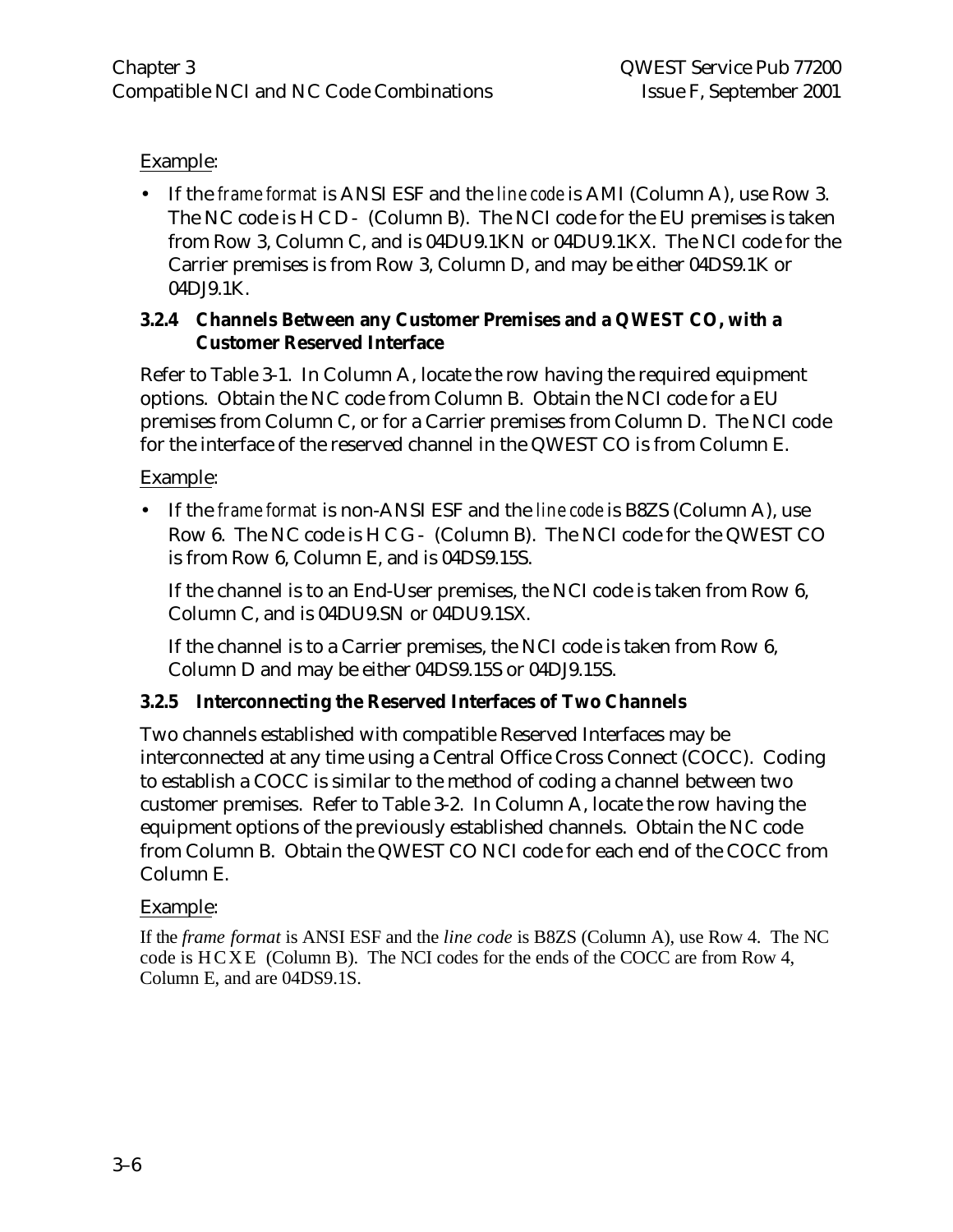|   | А<br>Equipment<br>Frame Format and<br>Line Code | B<br>NC.<br>Code | E<br>NCI at<br><b>OWEST</b><br><b>Central Office</b> |
|---|-------------------------------------------------|------------------|------------------------------------------------------|
|   | SF & AMI                                        | $HCX-$           | 04DS9.15                                             |
| 2 | SF & B8ZS                                       | HCXA             | 04DS9.15B                                            |
| 3 | ANSI ESF & AMI                                  | HCXD             | 04DS9.1K                                             |
| 4 | ANSI ESF & B8ZS                                 | HCXE             | 04DS9.1S                                             |
| 5 | non-ANSI ESF & AMI                              | HCXB             | 04DS9.15K                                            |
| 6 | non-ANSLESE & B87S                              | H C X C          | 04DS9.15S                                            |
| 7 | Free Framing & B8ZS                             | HCXF             | 04DS9.15J                                            |

#### **Table 3-2** Codes For Interconnecting Two Reserved Interfaces

#### **3.3 Carrier or End-User Premises to CO Channel, with CO Multiplexer**

**Note:** QWEST originally used NC Code 4th character *M* to denote *DS1 to voice and digital data multiplexing*, but has changed to *G* to agree with the National coding definition. The National definition for *M* is a subset of *G*, so *M* is no longer offered.

Refer to Table 3-3. In Column A, locate the row having the required equipment options. Obtain the NC code from Column B. Obtain the NCI code for a EU premises from Column C, or for a Carrier premises from Column D.

#### Examples:

1. If the *frame format* is T1DM (Column A), use Row 0. T1DM is available only with the AMI line code, and it has the same NCI code as SF with AMI. This sharing of an NCI code is unique to SF/T1DM. The NC code clearly distinguishes between the two formats. Refer to Technical Publication 77375 for a technical explanation of SF and T1DM. If the channel is to an End-User premises, the NCI code is taken from Row 0, Column C, and is 04DU9.BN or 04DU9.BX. The absence of the "X" suffix denotes a Conventional interface. Its presence denotes a DSX-1 interface.

If the channel is to a Carrier premises, the NCI code is taken from Row 0, Column D and may be either 04DS9.15 or 04DJ9.15.

2. If the *frame format* is SF and the *line code* is B8ZS (Column A), use Row 2. The NC code is HCZG (Column B).

If the channel is to an End-User premises, the NCI code is taken from Row 2, Column C, and is 04DU9.DN or 04DU9.DX. The absence of the "X" suffix denotes a Conventional interface. Its presence denotes a DSX-1 interface.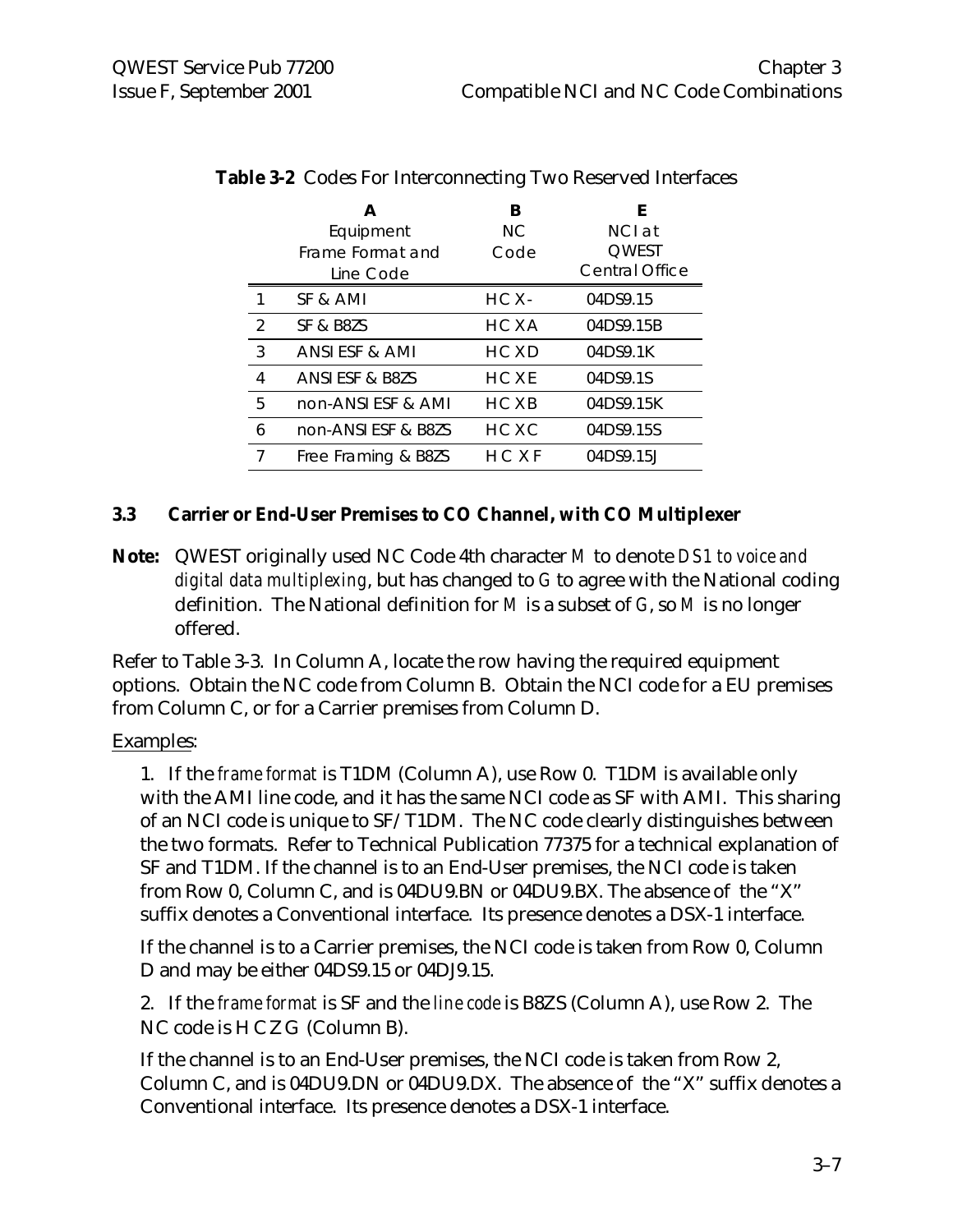If the channel is to a Carrier premises, the NCI code is taken from Row 2, Column D and may be either 04DS9.15B or 04DJ9.15B.

|               | А                     | B         | C                 | D                |
|---------------|-----------------------|-----------|-------------------|------------------|
|               | Equipment             | <b>NC</b> | NCI at            | NCI at           |
|               | Frame Format and      | Code      | End-User premises | Carrier premises |
|               | Line Code             | see note  |                   |                  |
| $\Omega$      | <b>T1DM &amp; AMI</b> | $H C - L$ | 04DU9.BN or BX    | 04DS9.15 or      |
|               |                       |           |                   | 04DJ9.15         |
| 1             | SF & AMI              | $H C - G$ | 04DU9.BN or BX    | 04DS9.15 or      |
|               |                       |           |                   | 04DJ9.15         |
| $\mathcal{P}$ | SF & B8ZS             | HCZG      | 04DU9.DN or DX    | 04DS9.15B or     |
|               |                       |           |                   | 04DJ9.15B        |
| 3             | ANSI ESF & AMI        | H C D G   | 04DU9.1KN or      | 04DS9.1K or      |
|               |                       |           | 1KX               | 04DJ9.1K         |
| 4             | ANSI ESF & B8ZS       | HCEG      | 04DU9.1SN or      | 04DS9.1S or      |
|               |                       |           | 1SX               | 04DJ9.1S         |
| 5             | non-ANSI ESF & AMI    | HCFG      | 04DU9.CN or CX    | 04DS9.15K or     |
|               |                       |           |                   | 04DJ9.15K        |
| 6             | non-ANSI ESF & B8ZS   | HCGG      | 04DU9.SN or SX    | 04DS9.15S or     |
|               |                       |           |                   | 04DJ9.15S        |

| <b>Table 3-3</b> Codes for Customer Premises to CO Channel, with a CO Multiplexer |  |
|-----------------------------------------------------------------------------------|--|
|-----------------------------------------------------------------------------------|--|

#### **NOTE:** In Column B, the NC code 4th characters G and L have the following multiplexer (MUX) type definitions:

- $G = QWEST CODS1$  to voice and digital data mux.
- L **=** QWEST CO DS1 to DS0 digital data mux using T1DM frame format. Consult QWEST DDS PUB 77312 for important information about this option.

#### **3.4 Inter-CO DS1 Channel and Optional CO Multiplexing at One CO**

The channel to which a CO multiplexer is to be connected may be ordered from QWEST. It may also be a DS1 channel within a higher bit-rate channel connected to a CO multiplexer deriving the DS1 rate; this higher bit-rate channel would be separately ordered and customer controlled,

#### **3.4.1 Interoffice DS1 Channel without Multiplexing (Reserved Channel Interface at Both Ends)**

Table 3-4 provides the applicable NC and NCI codes that must be specified when ordering this channel. The NC and NCI codes must be identical at both ends.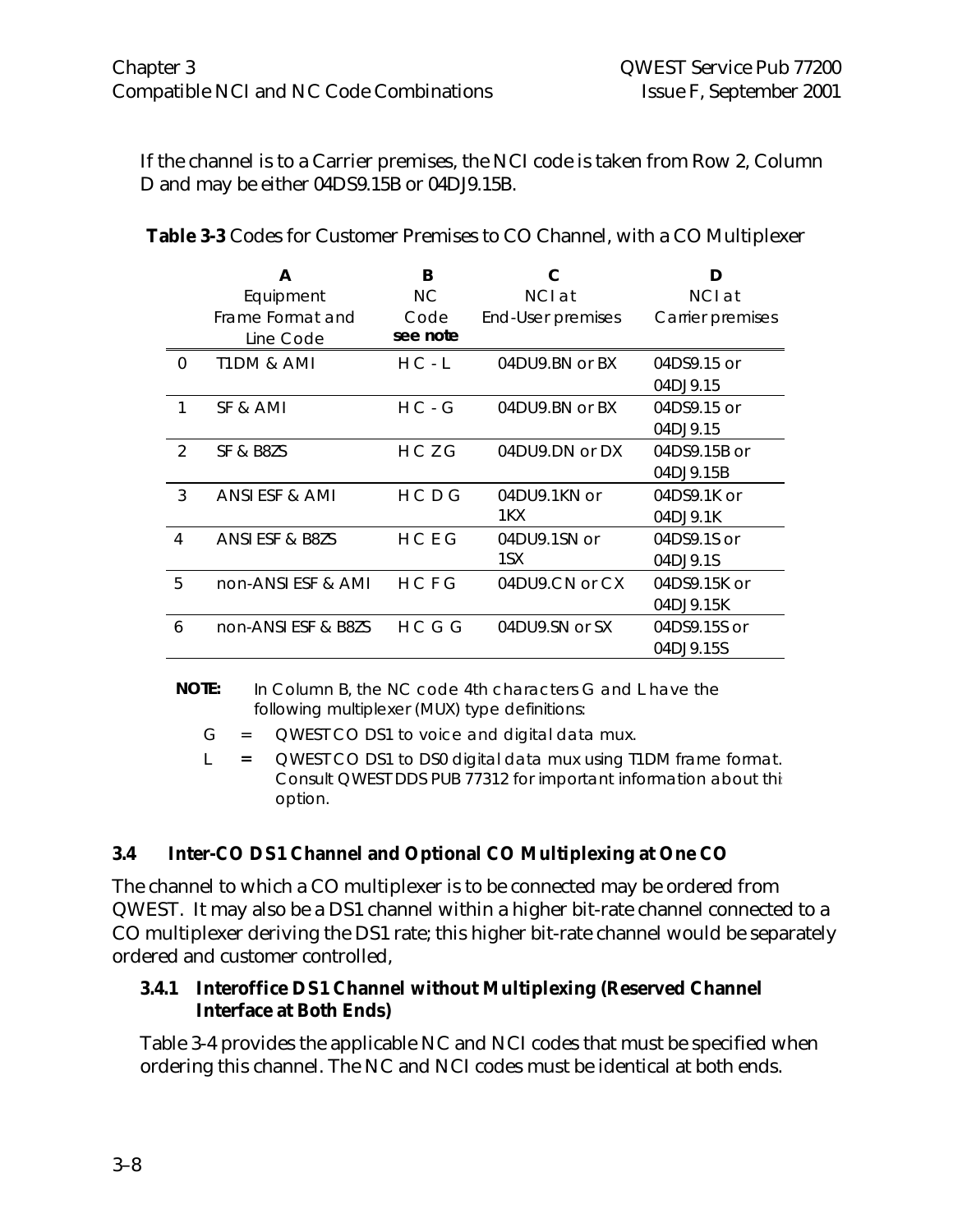|   | А                   | B         | F                     |
|---|---------------------|-----------|-----------------------|
|   | Equipment           |           | NCI at                |
|   | Frame Format and    | NC Code   | <b>QWEST</b>          |
|   | Line Code           |           | <b>Central Office</b> |
|   | SF or T1DM & AMI    | HC - -    | 04DS9.15              |
| 2 | SF & B8ZS           | $HCZ-$    | 04DS9.15B             |
| 3 | ANSI ESF & AMI      | $HCD-$    | 04DS9.1K              |
| 4 | ANSI ESF & B8ZS     | $HCE-$    | 04DS9.1S              |
| 5 | non-ANSI ESF & AMI  | $HCF-$    | 04DS9.15K             |
| 6 | non-ANSI ESF & B8ZS | $HCG -$   | 04DS9.15S             |
|   | Free Framing & B8ZS | $H C J -$ | 04DS9.15J             |
|   |                     |           |                       |

#### **Table 3-4** Codes For Inter-CO Facility with a Reserved Channel Interface at Both Ends

#### **3.4.2 Inter-CO DS1 Channel with Multiplexing at One End**

NC and NCI codes from Table 3-5 must be provided. Additionally, if a DS1 channel within a customer controlled higher bit-rate channel is used, the customer must provide the Connecting Facility Assignment (CFA) for the DS1 channel in the higher bit-rate multiplexer to which the DS1 to Voice and Digital Data multiplexer is connected.

**Table 3-5** Codes For Inter-CO Facility with a Multiplexer at One End

|   | А                                          | В                          | F                                               |
|---|--------------------------------------------|----------------------------|-------------------------------------------------|
|   | Equipment<br>Frame Format and<br>Line Code | <b>NC Code</b><br>see note | NCI at<br><b>OWEST</b><br><b>Central Office</b> |
|   | <b>T1DM &amp; AMI</b>                      | $H C - L$                  | 04DS9.15                                        |
| 1 | SF & AMI                                   | $H C - G$                  | 04DS9.15                                        |
| 2 | SF & B8ZS                                  | $H C$ 7 G                  | 04DS9.15B                                       |
| 3 | ANSI ESF & AMI                             | H C D G                    | 04DS9.1K                                        |
| 4 | ANSI ESF & B8ZS                            | HCEG                       | 04DS9.1S                                        |
| 5 | non-ANSI ESF & AMI                         | HCFG                       | 04DS9.15K                                       |
| 6 | non-ANSLESE & B87S                         | H C G G                    | 04DS9.15S                                       |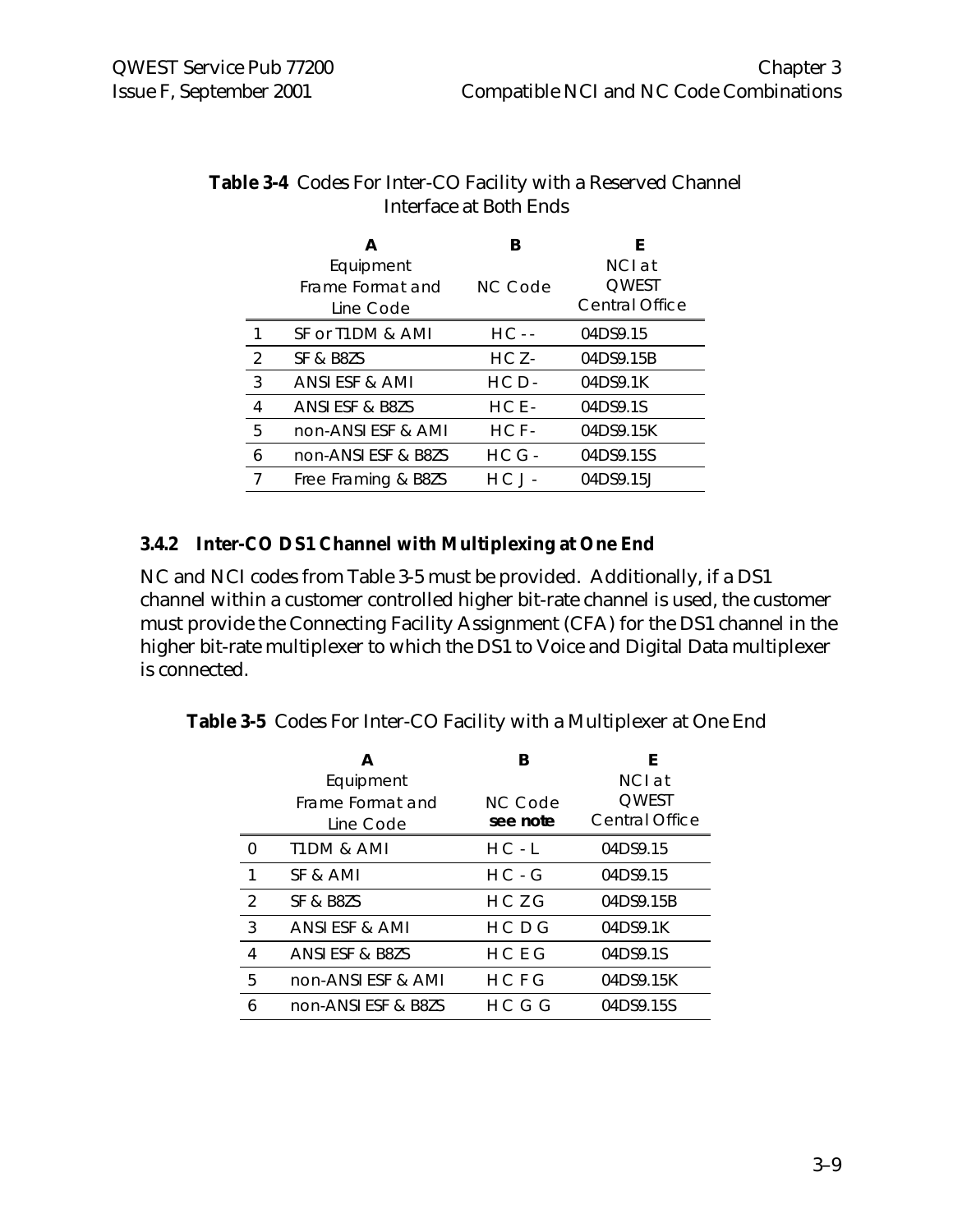- **NOTE:** In Column B, the NC code 4th characters G and L have the following multiplexer (MUX) type definitions:
	- $G = QWEST CODS1$  to voice and digital data mux
	- L **=** QWEST CO DS1 to DS0 digital data mux using T1DM frame format Consult QWEST DDS PUB 77312 for important information about this option.

#### **3.5 Inter-CO DS1 Channel with Multiplexing at Both COs**

Refer to Table 3-6 for the NC and NCI codes. There are no coding options; the DS1 frame format and line code are non-ANSI ESF and B8ZS. The advantages of ANSI ESF are not required, because each multiplexer independently generates information to its CO; the ANSI ESF Performance Report Message would be redundant. DS1 Clear Channel is provided by B8ZS so there are no limitations on the types of service that can be transported by the DS1 to Voice and Digital Data multiplexers.

#### **3.5.1 Multiplexers Assigned to DS1 Channels in Customer Controlled Higher Bit-rate Channels**

The NC and NCI codes from Table 3-6 must be provided. Additionally, the customer must provide the Connecting Facility Assignment (CFA) for the DS1 channel in the higher bit-rate multiplexer to which the DS1 to Voice and Digital Data multiplexers are connected.

#### **3.5.2 Multiplexers Assigned to QWEST Interoffice DS1 Channels**

The NC and NCI codes from Table 3-6 must be provided.

| R        |                |
|----------|----------------|
| NC.      | NCI at         |
| Code     | <b>OWEST</b>   |
| see note | Central Office |
| H C G Y  | 04DS9.15S      |
|          |                |

Table 3-6 Codes for CO Multiplexer at Two COs, with an Interconnecting Facility

**NOTE:** In Column B, the NC code 4th character Y denotes a DS1 to Voice and Digital Data multiplexer will be used at both ends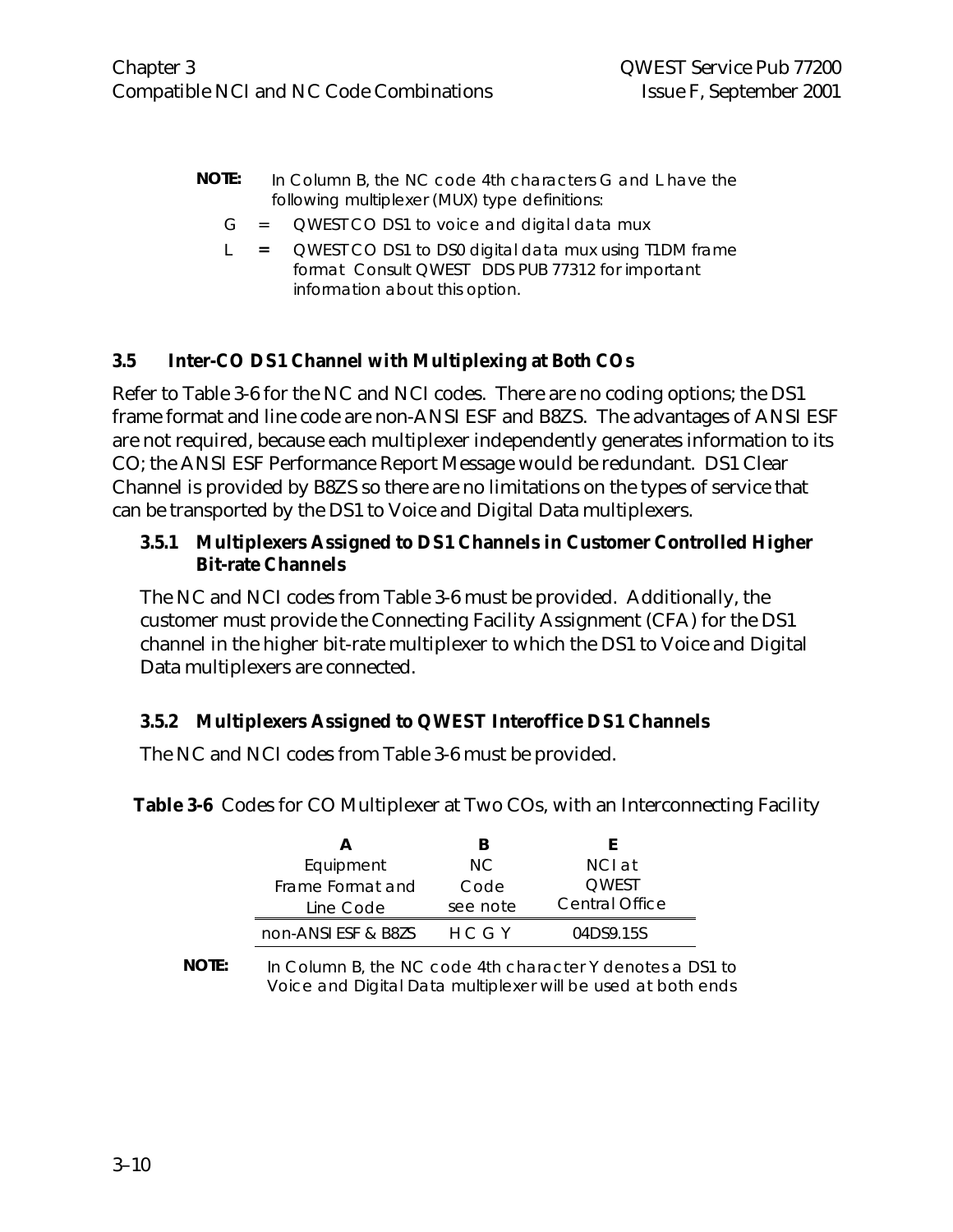#### **3.6 Restricted NCI Codes for CSU Power and discontinued codes for ZBTSI Application**

Table 3-7 contains restricted availability of NCI codes that were listed discontinued in Issue D of this publication. QWEST continues to support these NCI options for customers who currently have 1.544 Mbit/s channels prior to October 26, 1995. However, if the service is moved to a different premises, the customer shall not keep these options.

End User Customers who purchase DS-1's at locations requiring high voltage protection by the placing of customer owned fiber optic equipment may still have this option. Carrier customers should order the 04DJ9.++ network channel interface for this type of application.

|                     | <b>OWEST CO</b><br><b>Premises</b><br><b>Options</b> | <b>Other Carrier</b><br><b>Premises</b><br><b>Options</b> | End-user<br><b>Premises</b><br><b>Options</b> |
|---------------------|------------------------------------------------------|-----------------------------------------------------------|-----------------------------------------------|
|                     | 04DS9.15                                             | 04DJ9.15                                                  | 04DU9.B                                       |
| Restricted CSU      | 04DS9.15B                                            | 04D.J9.15B                                                | 04D119.D                                      |
| Power Option        | 04DS9.15J                                            | 04D.19.15                                                 | 04DU9.A                                       |
| <b>Fffective</b>    | 04DS9.15K                                            | 04DJ9.15K                                                 | 04DU9.C                                       |
| October 15,         | 04DS9.15S                                            | 04DJ9.15S                                                 | 04DU9.S                                       |
| 1998                | 04DS9.1K                                             | 04DJ9.1K                                                  | 04DU9.1K                                      |
|                     | 04DS9.1S                                             | 04DJ9.1S                                                  | 04DU9.1S                                      |
|                     | 04CS9.15Z                                            | 04D.19.157                                                | 04DU9.Z                                       |
| Discontinued        | 04DS9.157                                            | 04DS9.157                                                 | 04DU9.ZN                                      |
| <b>7BTSI</b>        | 04CS9.1Z                                             | 04DJ9.1Z                                                  | 04DU9.ZX                                      |
| Application         | 04DS9.1Z                                             | 04DS9.1Z                                                  | 04DU9.1Z                                      |
| Effective           |                                                      |                                                           | 04DU9.1ZN                                     |
| December 1,<br>1995 |                                                      |                                                           | 04DU9.1ZX                                     |

|  | <b>Table 3-7</b> Restricted and Discontinued NCI Codes |  |  |  |  |
|--|--------------------------------------------------------|--|--|--|--|
|--|--------------------------------------------------------|--|--|--|--|

ZBTSI = Zero byte time slot interchange: ref. ANSI T1.107-1988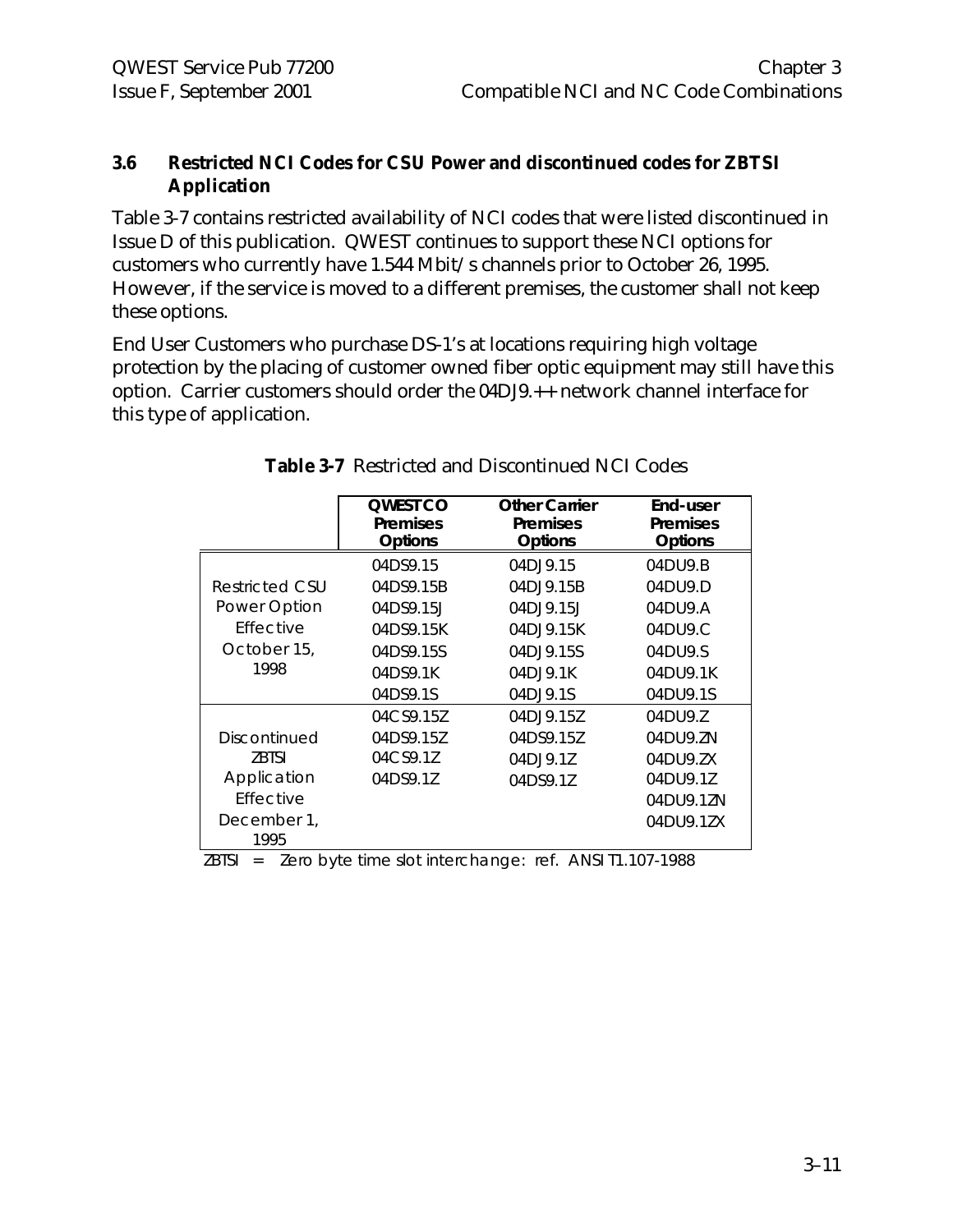#### **CONTENTS**

|              | <b>Chapter and Section</b> |                                                               |  |
|--------------|----------------------------|---------------------------------------------------------------|--|
| 4.           |                            |                                                               |  |
|              | 4.1                        |                                                               |  |
|              | 4.2                        |                                                               |  |
|              | 4.3                        |                                                               |  |
|              | 4.4                        |                                                               |  |
| <b>Table</b> |                            |                                                               |  |
| $4-1$        |                            | Compatible Code Combinations for Synchronization Service  4-1 |  |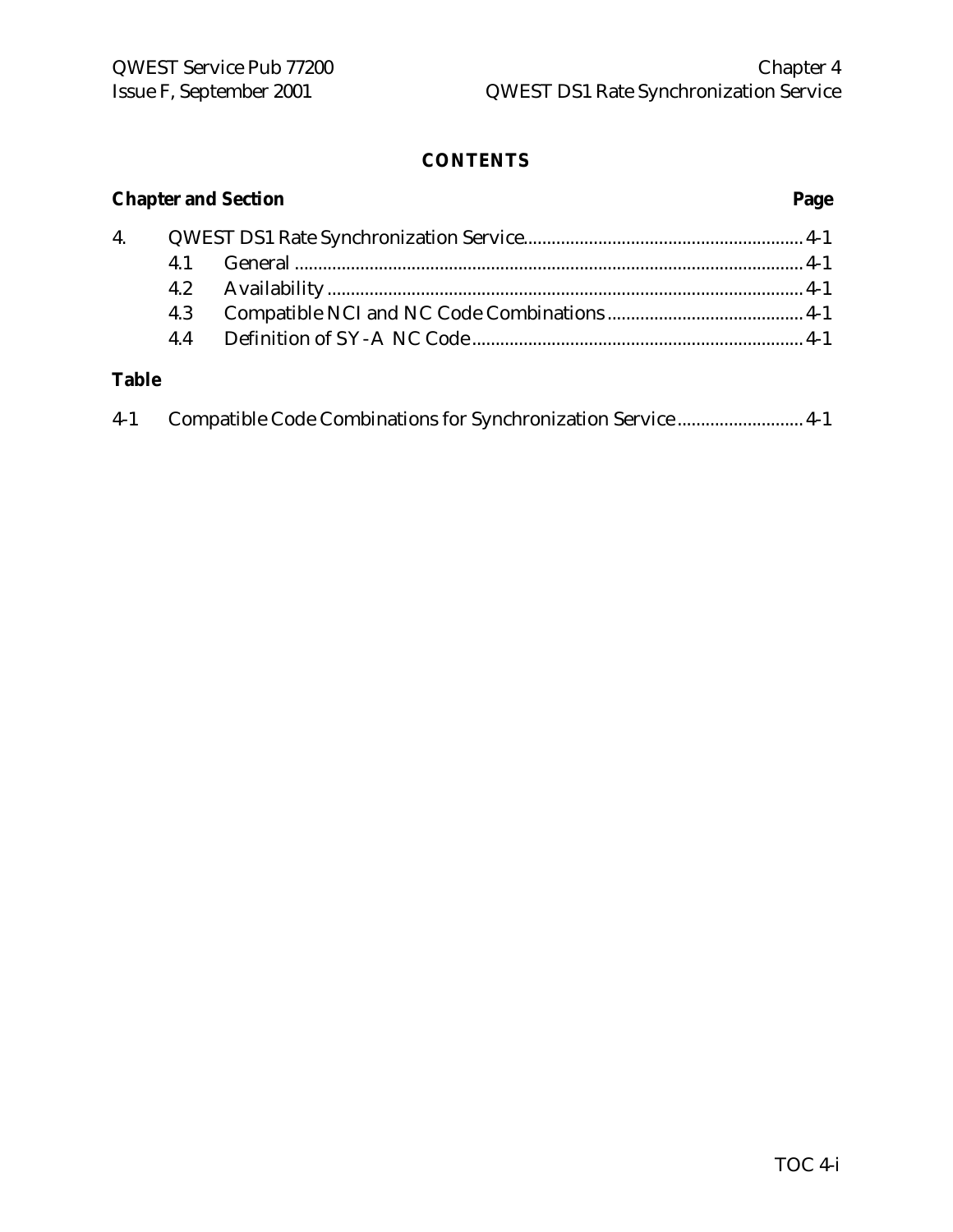#### **4. QWEST DS1 Rate Synchronization Service**

#### **4.1 General**

This chapter provides code combinations to use for ordering the QWEST DS1 Rate Synchronization Service interface.

The QWEST DS1 Rate Synchronization (Sync) Interface signal is traceable to a Stratum 1 Clock (a Primary Reference Signal [PRS]) making it suitable for synchronizing customer's clocks. Customers may wish to use this signal to synchronize their Stratum 2 or Stratum 3 Clock at their facility hub.

#### **4.2 Availability**

This service is available in the limited instance where QWEST is delivering services at the customer premises using SONET transport equipment.

#### **4.3 Compatible NCI and NC Code Combinations**

Table 4-1 presents the NC and NCI Code combinations to be used by Carrier customers and End User customers when ordering the Synchronization Interface. The NCI codes denote a two-wire interface with the Superframe format and the AMI line code. No options are available for this interface.

**Table 4-1** Compatible Code Combinations for Synchronization Service

|                                    | NC Code  | NCI Code                  |
|------------------------------------|----------|---------------------------|
| Carrier Premises Interface         | $SY - A$ | 02D1915                   |
| <b>End User Premises Interface</b> | $SY - A$ | $02$ DU9 $\overline{B}$ N |

#### **4.4 Definition of SY-A NC Code**

The National definition of the **SY-A** NC Code is:

1.544 Mbit/s Stratum 1 traceable sync signal. The framing format is Superframe with an all 1's payload. The line code is AMI.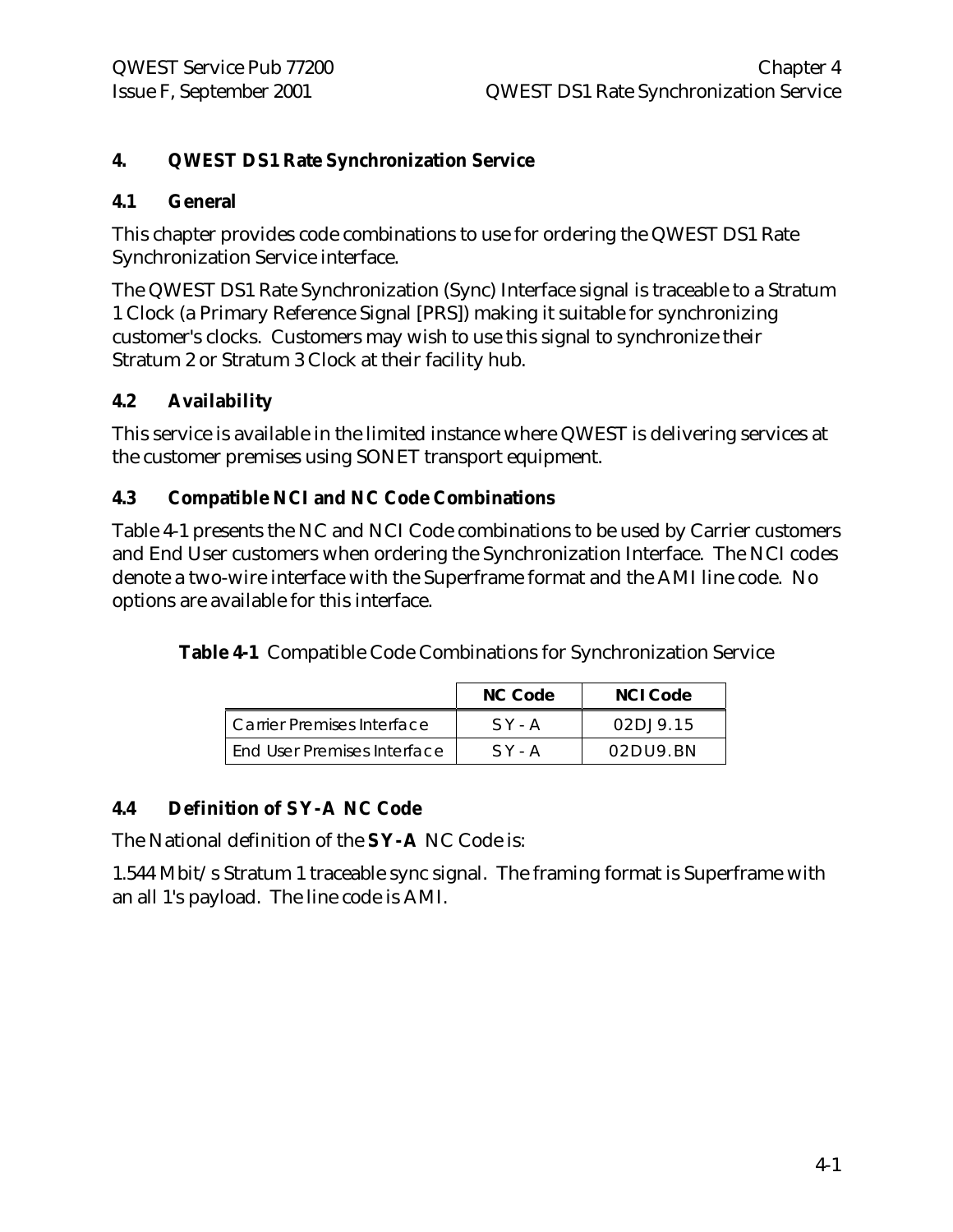### **CONTENTS**

### **Chapter and Section**

### Page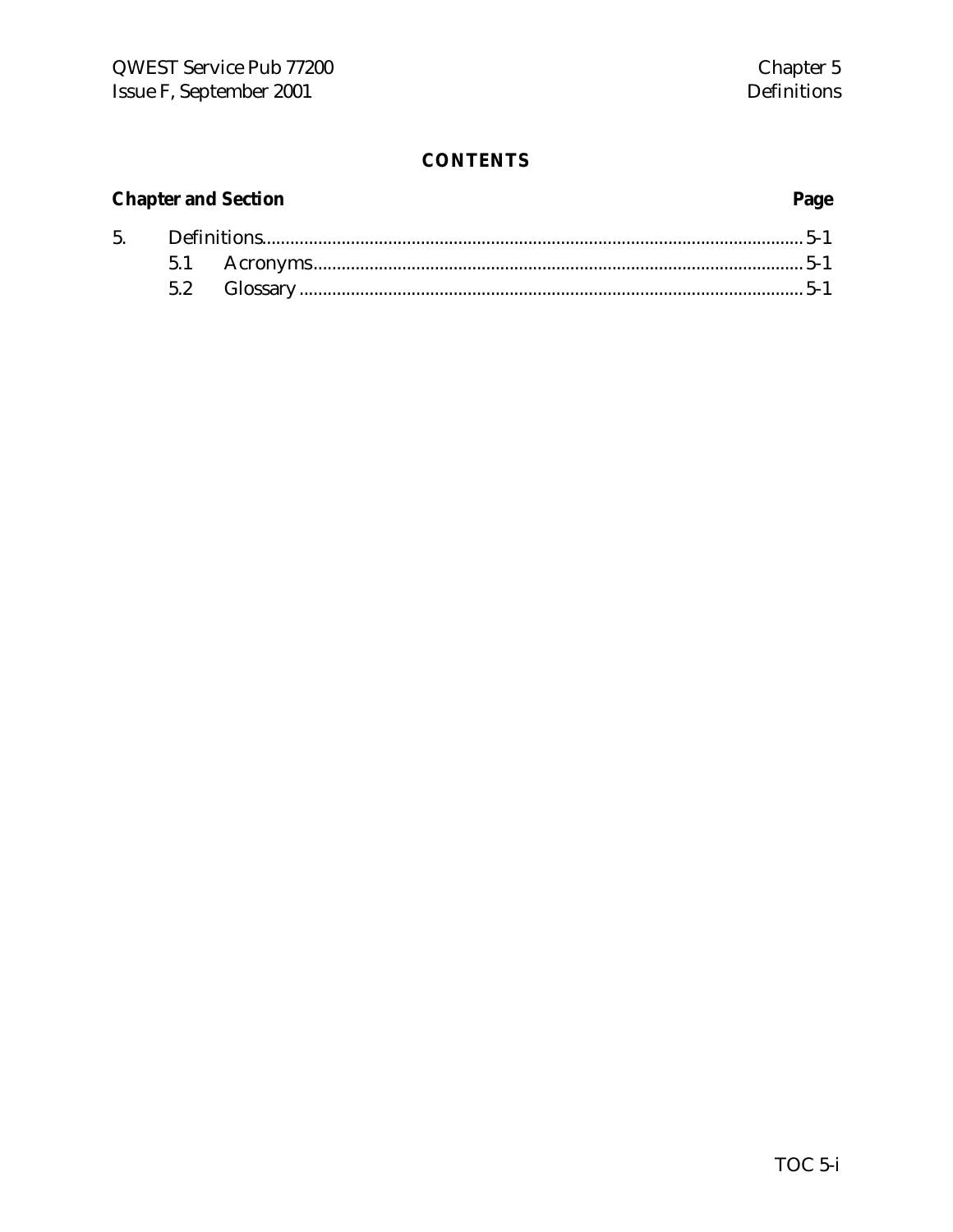#### **5. Definitions**

#### **5.1 Acronyms**

| AMI              | <b>Alternate Mark Inversion</b>              |
|------------------|----------------------------------------------|
| <b>ANSI</b>      | American National Standards Institute        |
| B8ZS             | <b>Binary 8 Zero Substitution</b>            |
| <b>CFA</b>       | <b>Connecting Facility Assignment</b>        |
| CO               | <b>Central Office</b>                        |
| COCC             | <b>Central Office Cross Connect</b>          |
| <b>CSU</b>       | <b>Channel Service Unit</b>                  |
| DC               | <b>Direct Current</b>                        |
| <b>ESF</b>       | <b>Extended Superframe</b>                   |
| EU               | End-User                                     |
| <b>FCC</b>       | <b>Federal Communications Commission</b>     |
| <b>IntraLATA</b> | <b>IntraLocal Access and Transport Area</b>  |
| N <sub>C</sub>   | <b>Network Channel</b>                       |
| <b>NCI</b>       | <b>Network Channel Interface</b>             |
| <b>NCTE</b>      | <b>Network Channel Terminating Equipment</b> |
| NI               | <b>Network Interface</b>                     |
| <b>SF</b>        | Superframe                                   |
| <b>ZBTSI</b>     | Zero Byte Time Slot Interchange              |
|                  |                                              |

#### **5.2 Glossary**

#### **Alternate Mark Inversion (AMI)**

A line-code wherein each binary one (mark) pulse is the opposite polarity as its predecessor.

#### **American National Standard Institute (ANSI)**

An organization which provides procedures for the development and coordination of American National Standards.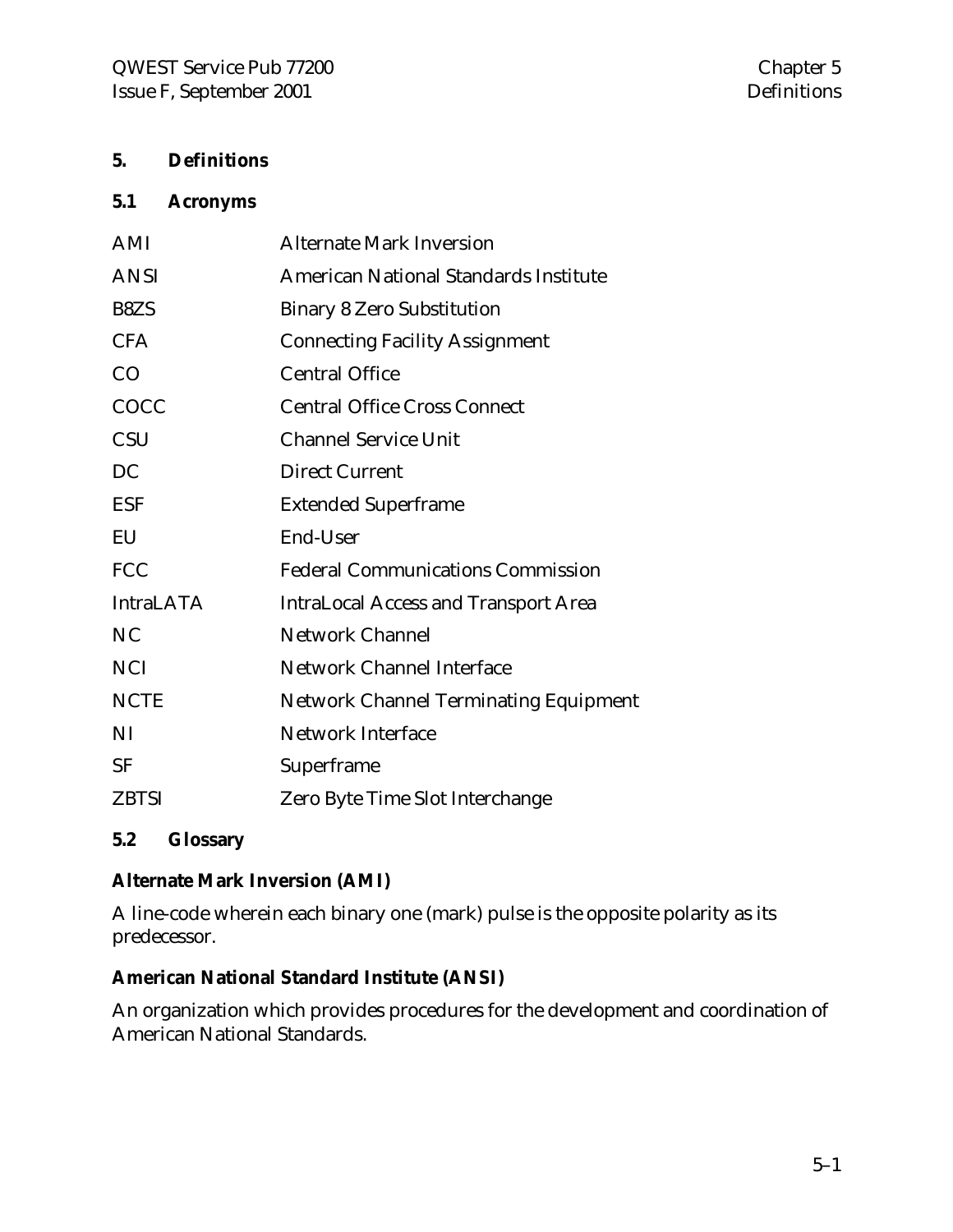#### **Channel Service Unit (CSU)**

This unit provides regeneration of the signal received from the network, controls the pulse shape and amplitude for transmission of the signal sent to the network, and possibly provides loop-back. The CSU function is frequently found within a Data Service Unit (DSU).

#### **Extended Superframe (ESF) Format**

An Extended Superframe consists of twenty-four consecutive DS1 frames. Bit one of each frame (the F-bit) is time shared during the 24 frames to describe a 6 bit frame pattern, a 6 bit Cyclic Redundancy Check (CRC) remainder, and a 12 bit data link. The transfer rate of each is 2 kbit/s, and 4 kbit/s respectively.

#### **Free Framed (Unframed) Format**

Free framed is also known as *unframed.* This denotes a DS1 signal that uses a proprietary frame format and signal structure. Monitoring of the signal is limited to observing whether a line code violation has occurred. Other signals such as Cyclic Redundancy Check (CRC) with ESF, Slips, Loss of Frame and Out of Frame will not be monitored. Performance monitoring is not available with an unframed signal, and all required testing will be intrusive.

Availability parameters will be applicable to free framed DS1.

#### **Local Access and Transport Area (LATA)**

A geographic area for the provision and administration of communications service. It encompasses designated exchanges that are grouped to serve common social, economic and other purposes.

#### **Multiplexer**

An equipment unit to multiplex or do multiplexing: Digital multiplexing is a technique of interleaving multiple low bit rate channels into a single channel having a higher bit rate. The term Multiplexer implies the demultiplexing function is present to reverse the process so it is not usually stated.

#### **Network Interface (NI)**

The point of demarcation on the customer's premises at which QWEST's responsibility for the provision of service ends.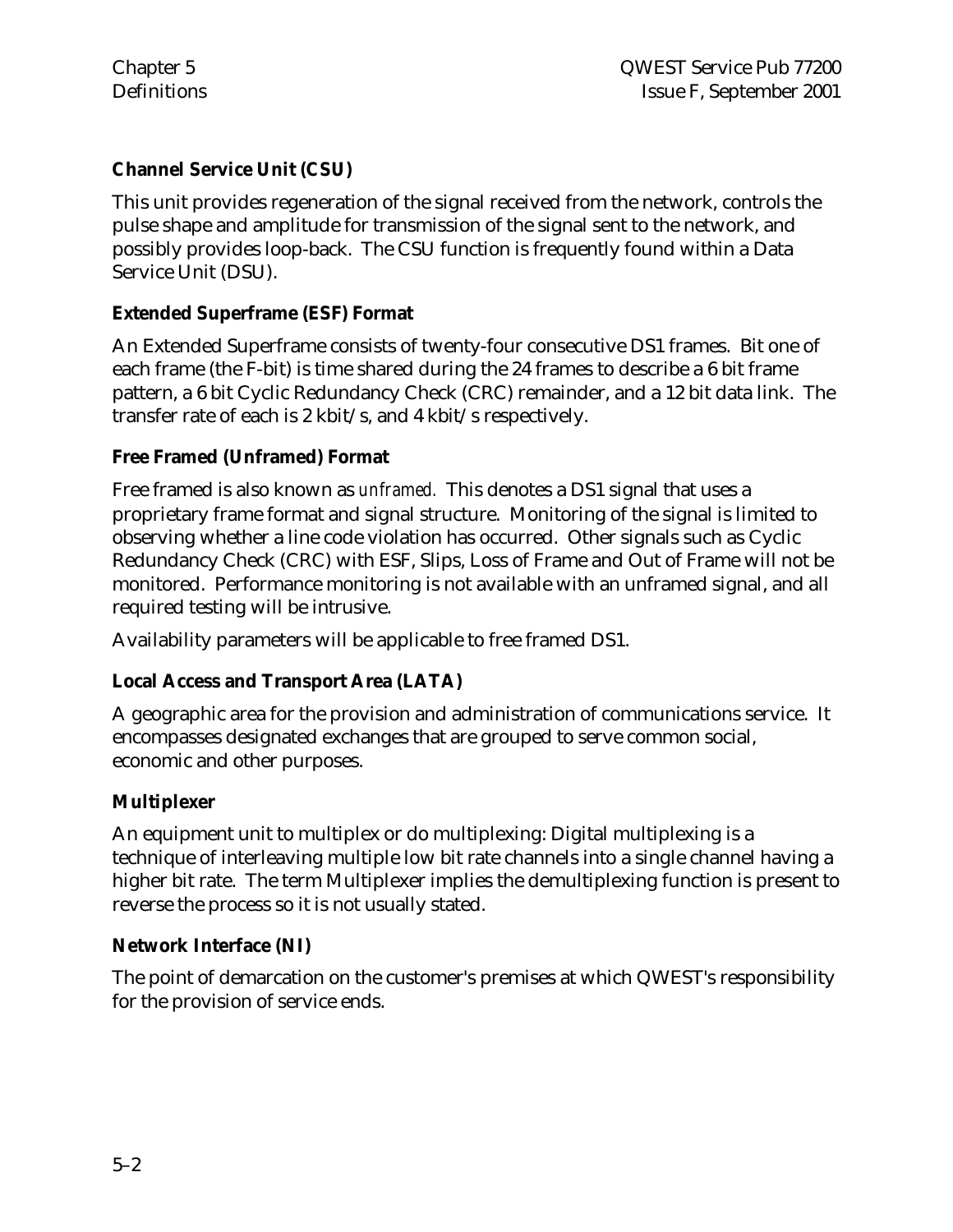#### **Superframe (SF) Format**

A Superframe consists of 12 consecutive DS1 frames. Bit one of each consecutive frame (the F-bit) is used to describe a 12-bit framing pattern during the 12 frames.

#### **Zero Byte Time Slot Interchange (ZBTSI)**

A method of providing DS1 Clear Channel Capability using the Extended Superframe (ESF) format and Alternate Mark Inversion (AMI) line code. See ANSI T1.107-1988.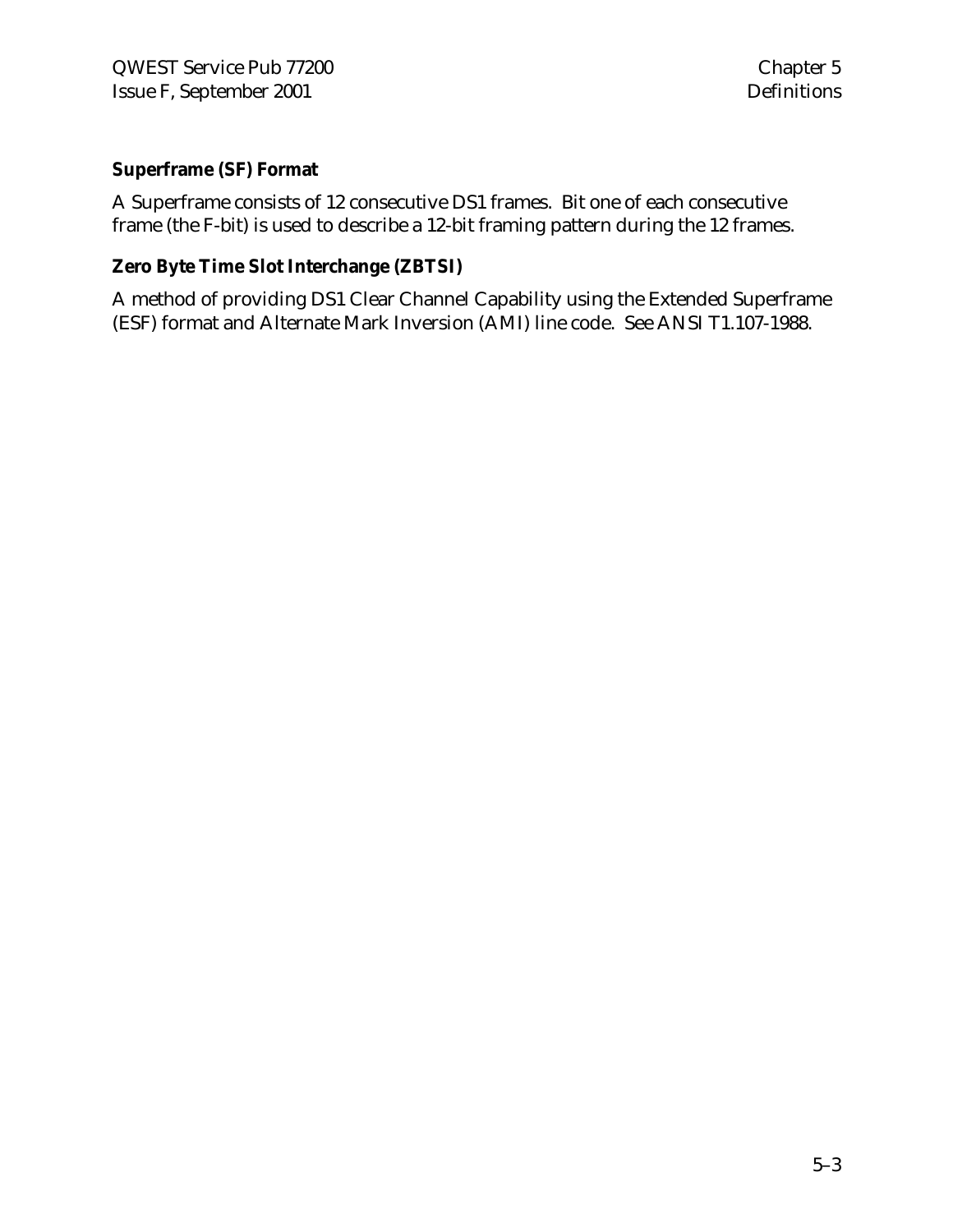### **CONTENTS**

## **Chapter and Section Page**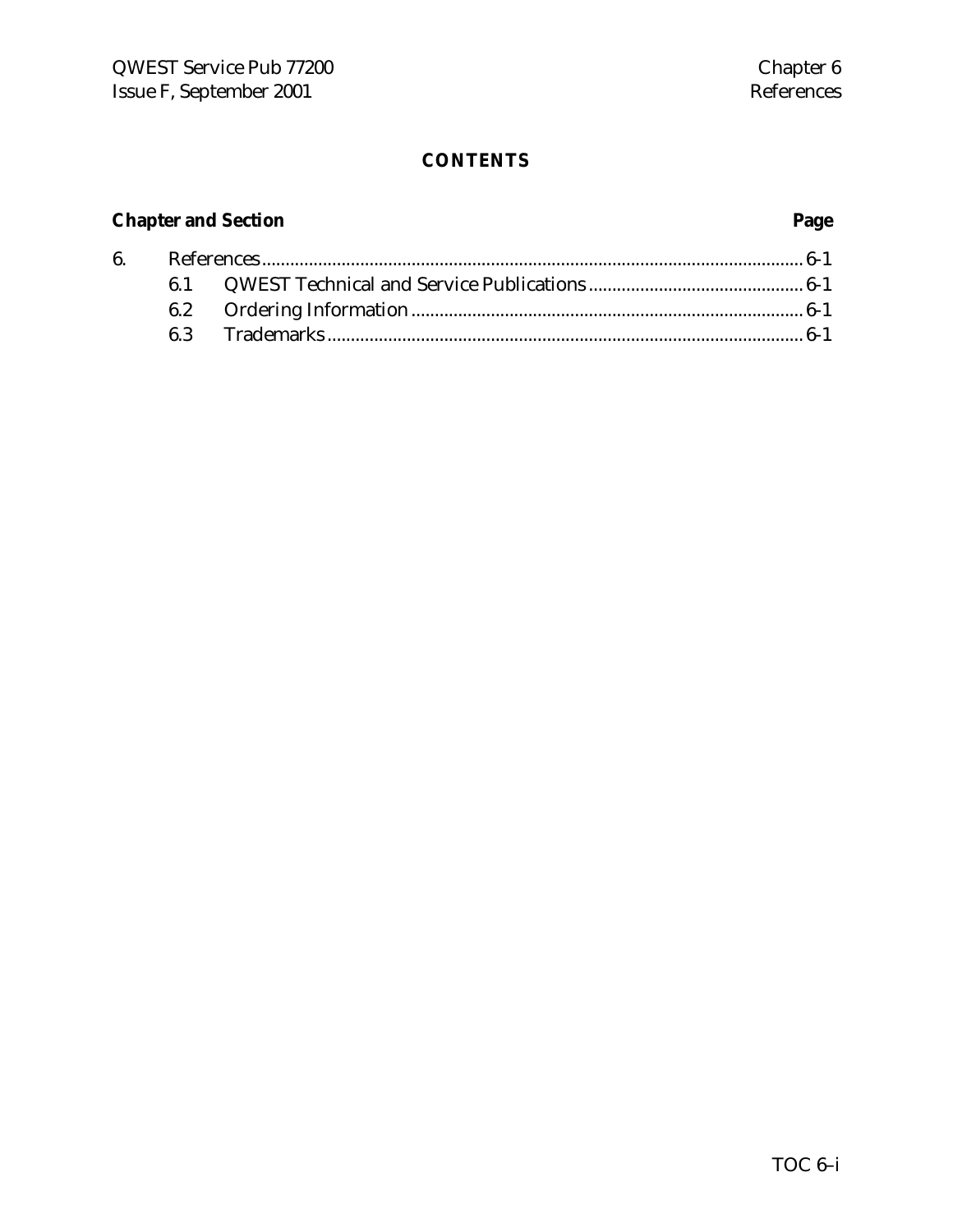#### **6. References**

#### **6.1 QWEST Technical and Service Publications**

| <b>PUB 77204</b> | <b>QWEST Digital Data Service Product Description, Applications,</b><br>and Interface Combinations, Issue E, September 2001.                                                                                       |
|------------------|--------------------------------------------------------------------------------------------------------------------------------------------------------------------------------------------------------------------|
| <b>PUB 77312</b> | <b>QWEST Digital Data Service, Technical Description,</b><br>Issue G, September 2001.                                                                                                                              |
| <b>PUB 77321</b> | Special High Voltage Protection,<br>Issue A, June 1988.                                                                                                                                                            |
| <b>PUB 77324</b> | <b>QWEST DS3 Service Intelligent NCTE Protocol for Station</b><br>Equipment, Issue D, September 2001.                                                                                                              |
| <b>PUB 77375</b> | 1.544 Mbit/s Channel Interfaces Technical Specifications for<br>Network Channel Interface Codes Describing Electrical Interfaces<br>at Customer Premises and at QWEST Central Offices, Issue E,<br>September 2001. |

#### **6.2 Ordering Information**

All documents are subject to change and their citation in this document reflects the most current information available at the time of printing. Readers are advised to check status and availability of all documents.

Employees of QWEST Communications International Inc. may order publications by submitting form RG 31-0033 to:

> Central Distribution Center (CDC) 1005 17th St., S-30 Denver, CO 80202 Phone: (303) 896-9446 Fax: (303) 965-8652

Most QWEST publications are available to QWEST employees on the company network (E\*MEDIA). Call the (303) 624-4796 or email: emedia@qwest.com for further information.

Those who are not QWEST employees may order:

QWEST Technical and Service Publications may be obtained from:

http://www.qwest.com/techpub